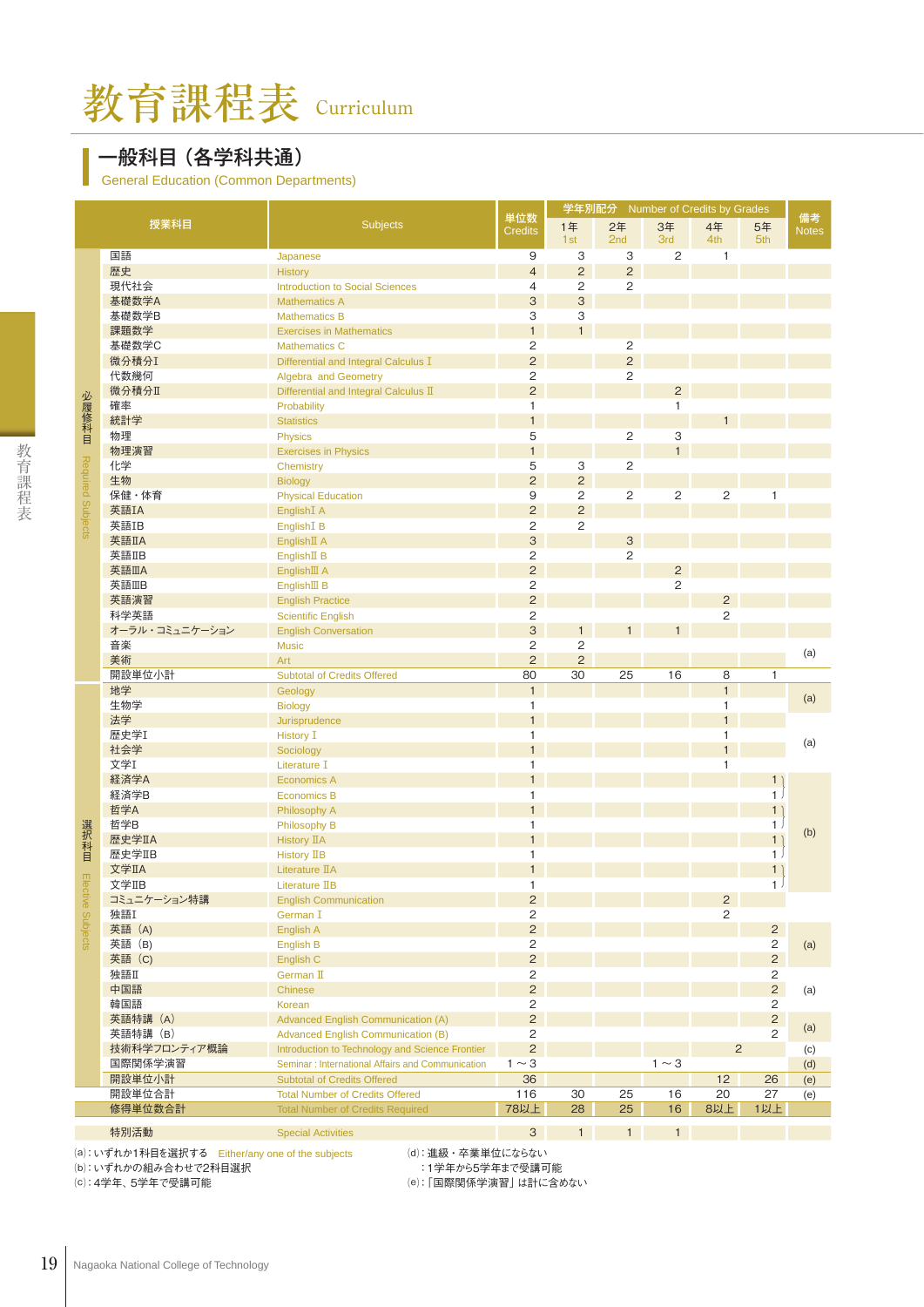# 機械工学科

Department of Mechanical Engineering

| 授業科目<br><b>Subjects</b><br>2年<br>1年<br>3年<br>4年<br>5年<br><b>Credits</b><br><b>Notes</b><br>1st<br>2nd<br>3rd<br>4th<br>5th<br>機械工学実験実習<br>1.5<br>Required<br>10.5<br>3<br>З<br>3<br><b>Experiments in Mechanical Engineering</b><br>卒業研究<br>$\,8\,$<br>8<br><b>Graduation Research</b><br><u>8</u><br>開設単位小計<br>18.5<br>3<br>З<br>1.5<br>3<br>8<br><b>Subtotal of Credits Offered</b><br>$\mathbf{1}$<br>応用数学IA<br>$\mathbf{1}$<br><b>Applied Mathematics IA</b><br>応用数学IB<br>1<br>$\mathbf{1}$<br><b>Applied Mathematics IB</b><br>応用数学IIA<br>$\mathbf{1}$<br>$\mathbf{1}$<br><b>Applied Mathematics IIA</b><br>物理学IA<br><b>Physics IA</b><br>$\mathbf{1}$<br>1<br>物理学IB<br>$\mathbf{1}$<br>$\mathbf{1}$<br><b>Physics IB</b><br>$\mathbf{1}$<br>物理学IIA<br><b>Physics IIA</b><br>1.5<br>物理学実験<br>1.5<br><b>Experiments in Physics</b><br>科学技術英語I<br>English for Science and Technology I<br>1<br>$\mathbf{1}$<br>$\mathbf{1}$<br>科学技術英語II<br>English for Science and Technology II<br>機械基礎演習<br>$\mathbf{1}$<br>$\mathbf{1}$<br><b>Exercises in Mathematics for Mechanical Engineering</b><br>$\mathbf{1}$<br>$\mathbf{1}$<br>機械工学概論<br>Introduction to Mechanical Engineering<br>総合製作<br>4<br>$\overline{4}$<br><b>Creative Design and Manufacture</b><br>$\mathbf{1}$<br>$\mathbf{1}$<br>初等力学A<br><b>Elementary Dynamics A</b><br>初等力学B<br>$\mathbf{1}$<br>$\mathbf{1}$<br><b>Elementary Dynamics B</b><br>必履修科目<br>$\mathbf{1}$<br>材料科学I<br>$\overline{1}$<br><b>Materials Science I</b><br>2<br>$\overline{c}$<br>☀<br>材料科学II<br>Materials Science II<br>$\mathbf{1}$<br>$\mathbf{1}$<br>材料力学IA<br><b>Strength of Materials IA</b><br>2<br>$\overline{c}$<br>材料力学IB<br>☀<br><b>Strength of Materials IB</b><br>Required Subjects<br>$\mathbf{1}$<br>$\mathbf{1}$<br>熱力学A<br><b>Thermodynamics A</b><br>2<br>$\sqrt{2}$<br>熱力学B<br>☀<br><b>Thermodynamics B</b><br>$\mathbf{1}$<br>$\mathbf{1}$<br>流体力学IA<br><b>Fluid Dynamics IA</b><br>$\overline{c}$<br>$\overline{c}$<br>流体力学IB<br>☀<br><b>Fluid Dynamics IB</b><br>$\overline{c}$<br>機械力学<br>☀<br>2<br><b>Dynamics of Mechanical Engineering</b><br>$\overline{c}$<br>計測工学<br>$\mathbf{2}$<br><b>Instrumentation and Measurement</b><br>$\mathbf{1}$<br>制御工学A<br>$\mathbf{1}$<br><b>Control Engineering A</b><br>$\overline{c}$<br>制御工学B<br>$\mathbf{2}$<br>☀<br><b>Control Engineering B</b><br>$\overline{2}$<br>$\overline{2}$<br>機械工作法<br><b>Manufacturing Processes and Systems</b><br>機構学<br>Mechanism<br>$\mathbf{1}$<br>$\mathbf{1}$<br>$\mathbf{1}$<br>$\mathbf{1}$<br>機械要素<br><b>Machine Elements</b><br>$\overline{2}$<br>$\overline{c}$<br>☀<br>機械設計学<br><b>Mechanical Design and Engineering</b><br>5<br>設計製図<br>$\overline{2}$<br>$\mathbf{3}$<br><b>Mechanical Design and Drawing</b><br>$\overline{c}$<br>電気回路<br>2<br><b>Electric Circuits</b><br>$\overline{c}$<br>基礎情報処理<br>2<br><b>Computer Literacy</b><br>$\overline{c}$<br>2<br>情報処理<br><b>Computer Programming</b><br>$\mathbf{1}$<br>情報処理演習<br><b>Exercises in Computer Programming</b><br>$\mathbf{1}$<br>論文輪講<br>$\mathbf{2}$<br>2<br>☀<br>Practical English for Science and Engineering<br>$\overline{7}$<br>開設単位小計<br>56.5<br>$\overline{4}$<br>6<br>17<br>22.5<br><b>Subtotal of Credits Offered</b><br>応用数学IIB<br>$\mathbf{1}$<br><b>Applied Mathematics IIB</b><br>$\mathbf{1}$<br>物理学IIB<br>$\mathbf{1}$<br>$\mathbf{1}$<br><b>Physics IIB</b><br>材料組織学<br><b>Structure of Solids</b><br>$\mathbf{1}$<br>$\mathbf{1}$<br>材料強度学<br><b>Mechanical Behavior of Materials</b><br>1<br>1<br>材料力学Ⅱ<br>$\mathbf{1}$<br>$\mathbf{1}$<br>Strength of Materials II<br>選択科目<br>伝熱工学<br>$\mathbf{1}$<br>$\mathbf{1}$<br><b>Heat Transfer</b><br>流体力学II<br><b>Fluid Dynamics II</b><br>$\mathbf{1}$<br>$\mathbf{1}$<br>1.5<br>設計演習<br>1.5<br><b>Practice for Mechanical Design</b><br>Elective Subjects<br>1.5<br>1.5<br>CAD/CAE<br><b>Computer Aided Design and Engineering</b><br>1<br>$\mathbf{1}$<br>メカトロニクス<br><b>Mechatronics</b><br><b>Precision Manufacturing Technology</b><br>$\mathbf{1}$<br>$\mathbf{1}$<br>精密加工<br>$\mathbf{1}$<br>電子回路I<br>1<br><b>Electronic Circuits I</b><br>$\mathbf{1}$<br>電子回路II<br>Electronic Circuits II<br>$\mathbf{1}$<br>$\mathbf{1}$<br>$\mathbf{1}$<br>数値解析法<br><b>Numerical Analysis</b><br>機械基礎工学<br>$\mathbf{1}$<br><b>Fundamentals of Mechanical Engineering</b><br>1<br>$\mathbf{1}$<br>$\mathbf{1}$<br>企業実習I<br>Internship I<br>(a)<br>企業実習Ⅱ<br>2<br>2<br>Internship II<br>19<br>7.5<br>開設単位小計<br><b>Subtotal of Credits Offered</b><br>11.5<br>開設単位合計<br>94<br>$\overline{7}$<br>33<br>26.5<br><b>Total Number of Credits Offered</b><br>9<br>18.5<br>82以上<br>$\overline{7}$<br>9 <sup>°</sup><br>18.5<br>27.5以上<br>20以上<br>修得単位数合計<br><b>Total Number of Credits Required</b> |  |  |     | 学年別配分 Number of Credits by Grades |  |  |  |  |    |
|---------------------------------------------------------------------------------------------------------------------------------------------------------------------------------------------------------------------------------------------------------------------------------------------------------------------------------------------------------------------------------------------------------------------------------------------------------------------------------------------------------------------------------------------------------------------------------------------------------------------------------------------------------------------------------------------------------------------------------------------------------------------------------------------------------------------------------------------------------------------------------------------------------------------------------------------------------------------------------------------------------------------------------------------------------------------------------------------------------------------------------------------------------------------------------------------------------------------------------------------------------------------------------------------------------------------------------------------------------------------------------------------------------------------------------------------------------------------------------------------------------------------------------------------------------------------------------------------------------------------------------------------------------------------------------------------------------------------------------------------------------------------------------------------------------------------------------------------------------------------------------------------------------------------------------------------------------------------------------------------------------------------------------------------------------------------------------------------------------------------------------------------------------------------------------------------------------------------------------------------------------------------------------------------------------------------------------------------------------------------------------------------------------------------------------------------------------------------------------------------------------------------------------------------------------------------------------------------------------------------------------------------------------------------------------------------------------------------------------------------------------------------------------------------------------------------------------------------------------------------------------------------------------------------------------------------------------------------------------------------------------------------------------------------------------------------------------------------------------------------------------------------------------------------------------------------------------------------------------------------------------------------------------------------------------------------------------------------------------------------------------------------------------------------------------------------------------------------------------------------------------------------------------------------------------------------------------------------------------------------------------------------------------------------------------------------------------------------------------------------------------------------------------------------------------------------------------------------------------------------------------------------------------------------------------------------------------------------------------------------------------------------------------------------------------------------------------------------------------------------------------------------------------------------------------------------------------------------------------------------------------------------------------------------------------------------------------------------------------------------------------------------------------------------------------------------------------------------------------------------------------------------------------------------------------------------------------------------------------------------------------------------------------------------------------------------------------------------------------------------------------------|--|--|-----|-----------------------------------|--|--|--|--|----|
|                                                                                                                                                                                                                                                                                                                                                                                                                                                                                                                                                                                                                                                                                                                                                                                                                                                                                                                                                                                                                                                                                                                                                                                                                                                                                                                                                                                                                                                                                                                                                                                                                                                                                                                                                                                                                                                                                                                                                                                                                                                                                                                                                                                                                                                                                                                                                                                                                                                                                                                                                                                                                                                                                                                                                                                                                                                                                                                                                                                                                                                                                                                                                                                                                                                                                                                                                                                                                                                                                                                                                                                                                                                                                                                                                                                                                                                                                                                                                                                                                                                                                                                                                                                                                                                                                                                                                                                                                                                                                                                                                                                                                                                                                                                                                               |  |  | 単位数 |                                   |  |  |  |  | 備考 |
|                                                                                                                                                                                                                                                                                                                                                                                                                                                                                                                                                                                                                                                                                                                                                                                                                                                                                                                                                                                                                                                                                                                                                                                                                                                                                                                                                                                                                                                                                                                                                                                                                                                                                                                                                                                                                                                                                                                                                                                                                                                                                                                                                                                                                                                                                                                                                                                                                                                                                                                                                                                                                                                                                                                                                                                                                                                                                                                                                                                                                                                                                                                                                                                                                                                                                                                                                                                                                                                                                                                                                                                                                                                                                                                                                                                                                                                                                                                                                                                                                                                                                                                                                                                                                                                                                                                                                                                                                                                                                                                                                                                                                                                                                                                                                               |  |  |     |                                   |  |  |  |  |    |
|                                                                                                                                                                                                                                                                                                                                                                                                                                                                                                                                                                                                                                                                                                                                                                                                                                                                                                                                                                                                                                                                                                                                                                                                                                                                                                                                                                                                                                                                                                                                                                                                                                                                                                                                                                                                                                                                                                                                                                                                                                                                                                                                                                                                                                                                                                                                                                                                                                                                                                                                                                                                                                                                                                                                                                                                                                                                                                                                                                                                                                                                                                                                                                                                                                                                                                                                                                                                                                                                                                                                                                                                                                                                                                                                                                                                                                                                                                                                                                                                                                                                                                                                                                                                                                                                                                                                                                                                                                                                                                                                                                                                                                                                                                                                                               |  |  |     |                                   |  |  |  |  |    |
|                                                                                                                                                                                                                                                                                                                                                                                                                                                                                                                                                                                                                                                                                                                                                                                                                                                                                                                                                                                                                                                                                                                                                                                                                                                                                                                                                                                                                                                                                                                                                                                                                                                                                                                                                                                                                                                                                                                                                                                                                                                                                                                                                                                                                                                                                                                                                                                                                                                                                                                                                                                                                                                                                                                                                                                                                                                                                                                                                                                                                                                                                                                                                                                                                                                                                                                                                                                                                                                                                                                                                                                                                                                                                                                                                                                                                                                                                                                                                                                                                                                                                                                                                                                                                                                                                                                                                                                                                                                                                                                                                                                                                                                                                                                                                               |  |  |     |                                   |  |  |  |  |    |
|                                                                                                                                                                                                                                                                                                                                                                                                                                                                                                                                                                                                                                                                                                                                                                                                                                                                                                                                                                                                                                                                                                                                                                                                                                                                                                                                                                                                                                                                                                                                                                                                                                                                                                                                                                                                                                                                                                                                                                                                                                                                                                                                                                                                                                                                                                                                                                                                                                                                                                                                                                                                                                                                                                                                                                                                                                                                                                                                                                                                                                                                                                                                                                                                                                                                                                                                                                                                                                                                                                                                                                                                                                                                                                                                                                                                                                                                                                                                                                                                                                                                                                                                                                                                                                                                                                                                                                                                                                                                                                                                                                                                                                                                                                                                                               |  |  |     |                                   |  |  |  |  |    |
|                                                                                                                                                                                                                                                                                                                                                                                                                                                                                                                                                                                                                                                                                                                                                                                                                                                                                                                                                                                                                                                                                                                                                                                                                                                                                                                                                                                                                                                                                                                                                                                                                                                                                                                                                                                                                                                                                                                                                                                                                                                                                                                                                                                                                                                                                                                                                                                                                                                                                                                                                                                                                                                                                                                                                                                                                                                                                                                                                                                                                                                                                                                                                                                                                                                                                                                                                                                                                                                                                                                                                                                                                                                                                                                                                                                                                                                                                                                                                                                                                                                                                                                                                                                                                                                                                                                                                                                                                                                                                                                                                                                                                                                                                                                                                               |  |  |     |                                   |  |  |  |  |    |
|                                                                                                                                                                                                                                                                                                                                                                                                                                                                                                                                                                                                                                                                                                                                                                                                                                                                                                                                                                                                                                                                                                                                                                                                                                                                                                                                                                                                                                                                                                                                                                                                                                                                                                                                                                                                                                                                                                                                                                                                                                                                                                                                                                                                                                                                                                                                                                                                                                                                                                                                                                                                                                                                                                                                                                                                                                                                                                                                                                                                                                                                                                                                                                                                                                                                                                                                                                                                                                                                                                                                                                                                                                                                                                                                                                                                                                                                                                                                                                                                                                                                                                                                                                                                                                                                                                                                                                                                                                                                                                                                                                                                                                                                                                                                                               |  |  |     |                                   |  |  |  |  |    |
|                                                                                                                                                                                                                                                                                                                                                                                                                                                                                                                                                                                                                                                                                                                                                                                                                                                                                                                                                                                                                                                                                                                                                                                                                                                                                                                                                                                                                                                                                                                                                                                                                                                                                                                                                                                                                                                                                                                                                                                                                                                                                                                                                                                                                                                                                                                                                                                                                                                                                                                                                                                                                                                                                                                                                                                                                                                                                                                                                                                                                                                                                                                                                                                                                                                                                                                                                                                                                                                                                                                                                                                                                                                                                                                                                                                                                                                                                                                                                                                                                                                                                                                                                                                                                                                                                                                                                                                                                                                                                                                                                                                                                                                                                                                                                               |  |  |     |                                   |  |  |  |  |    |
|                                                                                                                                                                                                                                                                                                                                                                                                                                                                                                                                                                                                                                                                                                                                                                                                                                                                                                                                                                                                                                                                                                                                                                                                                                                                                                                                                                                                                                                                                                                                                                                                                                                                                                                                                                                                                                                                                                                                                                                                                                                                                                                                                                                                                                                                                                                                                                                                                                                                                                                                                                                                                                                                                                                                                                                                                                                                                                                                                                                                                                                                                                                                                                                                                                                                                                                                                                                                                                                                                                                                                                                                                                                                                                                                                                                                                                                                                                                                                                                                                                                                                                                                                                                                                                                                                                                                                                                                                                                                                                                                                                                                                                                                                                                                                               |  |  |     |                                   |  |  |  |  |    |
|                                                                                                                                                                                                                                                                                                                                                                                                                                                                                                                                                                                                                                                                                                                                                                                                                                                                                                                                                                                                                                                                                                                                                                                                                                                                                                                                                                                                                                                                                                                                                                                                                                                                                                                                                                                                                                                                                                                                                                                                                                                                                                                                                                                                                                                                                                                                                                                                                                                                                                                                                                                                                                                                                                                                                                                                                                                                                                                                                                                                                                                                                                                                                                                                                                                                                                                                                                                                                                                                                                                                                                                                                                                                                                                                                                                                                                                                                                                                                                                                                                                                                                                                                                                                                                                                                                                                                                                                                                                                                                                                                                                                                                                                                                                                                               |  |  |     |                                   |  |  |  |  |    |
|                                                                                                                                                                                                                                                                                                                                                                                                                                                                                                                                                                                                                                                                                                                                                                                                                                                                                                                                                                                                                                                                                                                                                                                                                                                                                                                                                                                                                                                                                                                                                                                                                                                                                                                                                                                                                                                                                                                                                                                                                                                                                                                                                                                                                                                                                                                                                                                                                                                                                                                                                                                                                                                                                                                                                                                                                                                                                                                                                                                                                                                                                                                                                                                                                                                                                                                                                                                                                                                                                                                                                                                                                                                                                                                                                                                                                                                                                                                                                                                                                                                                                                                                                                                                                                                                                                                                                                                                                                                                                                                                                                                                                                                                                                                                                               |  |  |     |                                   |  |  |  |  |    |
|                                                                                                                                                                                                                                                                                                                                                                                                                                                                                                                                                                                                                                                                                                                                                                                                                                                                                                                                                                                                                                                                                                                                                                                                                                                                                                                                                                                                                                                                                                                                                                                                                                                                                                                                                                                                                                                                                                                                                                                                                                                                                                                                                                                                                                                                                                                                                                                                                                                                                                                                                                                                                                                                                                                                                                                                                                                                                                                                                                                                                                                                                                                                                                                                                                                                                                                                                                                                                                                                                                                                                                                                                                                                                                                                                                                                                                                                                                                                                                                                                                                                                                                                                                                                                                                                                                                                                                                                                                                                                                                                                                                                                                                                                                                                                               |  |  |     |                                   |  |  |  |  |    |
|                                                                                                                                                                                                                                                                                                                                                                                                                                                                                                                                                                                                                                                                                                                                                                                                                                                                                                                                                                                                                                                                                                                                                                                                                                                                                                                                                                                                                                                                                                                                                                                                                                                                                                                                                                                                                                                                                                                                                                                                                                                                                                                                                                                                                                                                                                                                                                                                                                                                                                                                                                                                                                                                                                                                                                                                                                                                                                                                                                                                                                                                                                                                                                                                                                                                                                                                                                                                                                                                                                                                                                                                                                                                                                                                                                                                                                                                                                                                                                                                                                                                                                                                                                                                                                                                                                                                                                                                                                                                                                                                                                                                                                                                                                                                                               |  |  |     |                                   |  |  |  |  |    |
|                                                                                                                                                                                                                                                                                                                                                                                                                                                                                                                                                                                                                                                                                                                                                                                                                                                                                                                                                                                                                                                                                                                                                                                                                                                                                                                                                                                                                                                                                                                                                                                                                                                                                                                                                                                                                                                                                                                                                                                                                                                                                                                                                                                                                                                                                                                                                                                                                                                                                                                                                                                                                                                                                                                                                                                                                                                                                                                                                                                                                                                                                                                                                                                                                                                                                                                                                                                                                                                                                                                                                                                                                                                                                                                                                                                                                                                                                                                                                                                                                                                                                                                                                                                                                                                                                                                                                                                                                                                                                                                                                                                                                                                                                                                                                               |  |  |     |                                   |  |  |  |  |    |
|                                                                                                                                                                                                                                                                                                                                                                                                                                                                                                                                                                                                                                                                                                                                                                                                                                                                                                                                                                                                                                                                                                                                                                                                                                                                                                                                                                                                                                                                                                                                                                                                                                                                                                                                                                                                                                                                                                                                                                                                                                                                                                                                                                                                                                                                                                                                                                                                                                                                                                                                                                                                                                                                                                                                                                                                                                                                                                                                                                                                                                                                                                                                                                                                                                                                                                                                                                                                                                                                                                                                                                                                                                                                                                                                                                                                                                                                                                                                                                                                                                                                                                                                                                                                                                                                                                                                                                                                                                                                                                                                                                                                                                                                                                                                                               |  |  |     |                                   |  |  |  |  |    |
|                                                                                                                                                                                                                                                                                                                                                                                                                                                                                                                                                                                                                                                                                                                                                                                                                                                                                                                                                                                                                                                                                                                                                                                                                                                                                                                                                                                                                                                                                                                                                                                                                                                                                                                                                                                                                                                                                                                                                                                                                                                                                                                                                                                                                                                                                                                                                                                                                                                                                                                                                                                                                                                                                                                                                                                                                                                                                                                                                                                                                                                                                                                                                                                                                                                                                                                                                                                                                                                                                                                                                                                                                                                                                                                                                                                                                                                                                                                                                                                                                                                                                                                                                                                                                                                                                                                                                                                                                                                                                                                                                                                                                                                                                                                                                               |  |  |     |                                   |  |  |  |  |    |
|                                                                                                                                                                                                                                                                                                                                                                                                                                                                                                                                                                                                                                                                                                                                                                                                                                                                                                                                                                                                                                                                                                                                                                                                                                                                                                                                                                                                                                                                                                                                                                                                                                                                                                                                                                                                                                                                                                                                                                                                                                                                                                                                                                                                                                                                                                                                                                                                                                                                                                                                                                                                                                                                                                                                                                                                                                                                                                                                                                                                                                                                                                                                                                                                                                                                                                                                                                                                                                                                                                                                                                                                                                                                                                                                                                                                                                                                                                                                                                                                                                                                                                                                                                                                                                                                                                                                                                                                                                                                                                                                                                                                                                                                                                                                                               |  |  |     |                                   |  |  |  |  |    |
|                                                                                                                                                                                                                                                                                                                                                                                                                                                                                                                                                                                                                                                                                                                                                                                                                                                                                                                                                                                                                                                                                                                                                                                                                                                                                                                                                                                                                                                                                                                                                                                                                                                                                                                                                                                                                                                                                                                                                                                                                                                                                                                                                                                                                                                                                                                                                                                                                                                                                                                                                                                                                                                                                                                                                                                                                                                                                                                                                                                                                                                                                                                                                                                                                                                                                                                                                                                                                                                                                                                                                                                                                                                                                                                                                                                                                                                                                                                                                                                                                                                                                                                                                                                                                                                                                                                                                                                                                                                                                                                                                                                                                                                                                                                                                               |  |  |     |                                   |  |  |  |  |    |
|                                                                                                                                                                                                                                                                                                                                                                                                                                                                                                                                                                                                                                                                                                                                                                                                                                                                                                                                                                                                                                                                                                                                                                                                                                                                                                                                                                                                                                                                                                                                                                                                                                                                                                                                                                                                                                                                                                                                                                                                                                                                                                                                                                                                                                                                                                                                                                                                                                                                                                                                                                                                                                                                                                                                                                                                                                                                                                                                                                                                                                                                                                                                                                                                                                                                                                                                                                                                                                                                                                                                                                                                                                                                                                                                                                                                                                                                                                                                                                                                                                                                                                                                                                                                                                                                                                                                                                                                                                                                                                                                                                                                                                                                                                                                                               |  |  |     |                                   |  |  |  |  |    |
|                                                                                                                                                                                                                                                                                                                                                                                                                                                                                                                                                                                                                                                                                                                                                                                                                                                                                                                                                                                                                                                                                                                                                                                                                                                                                                                                                                                                                                                                                                                                                                                                                                                                                                                                                                                                                                                                                                                                                                                                                                                                                                                                                                                                                                                                                                                                                                                                                                                                                                                                                                                                                                                                                                                                                                                                                                                                                                                                                                                                                                                                                                                                                                                                                                                                                                                                                                                                                                                                                                                                                                                                                                                                                                                                                                                                                                                                                                                                                                                                                                                                                                                                                                                                                                                                                                                                                                                                                                                                                                                                                                                                                                                                                                                                                               |  |  |     |                                   |  |  |  |  |    |
|                                                                                                                                                                                                                                                                                                                                                                                                                                                                                                                                                                                                                                                                                                                                                                                                                                                                                                                                                                                                                                                                                                                                                                                                                                                                                                                                                                                                                                                                                                                                                                                                                                                                                                                                                                                                                                                                                                                                                                                                                                                                                                                                                                                                                                                                                                                                                                                                                                                                                                                                                                                                                                                                                                                                                                                                                                                                                                                                                                                                                                                                                                                                                                                                                                                                                                                                                                                                                                                                                                                                                                                                                                                                                                                                                                                                                                                                                                                                                                                                                                                                                                                                                                                                                                                                                                                                                                                                                                                                                                                                                                                                                                                                                                                                                               |  |  |     |                                   |  |  |  |  |    |
|                                                                                                                                                                                                                                                                                                                                                                                                                                                                                                                                                                                                                                                                                                                                                                                                                                                                                                                                                                                                                                                                                                                                                                                                                                                                                                                                                                                                                                                                                                                                                                                                                                                                                                                                                                                                                                                                                                                                                                                                                                                                                                                                                                                                                                                                                                                                                                                                                                                                                                                                                                                                                                                                                                                                                                                                                                                                                                                                                                                                                                                                                                                                                                                                                                                                                                                                                                                                                                                                                                                                                                                                                                                                                                                                                                                                                                                                                                                                                                                                                                                                                                                                                                                                                                                                                                                                                                                                                                                                                                                                                                                                                                                                                                                                                               |  |  |     |                                   |  |  |  |  |    |
|                                                                                                                                                                                                                                                                                                                                                                                                                                                                                                                                                                                                                                                                                                                                                                                                                                                                                                                                                                                                                                                                                                                                                                                                                                                                                                                                                                                                                                                                                                                                                                                                                                                                                                                                                                                                                                                                                                                                                                                                                                                                                                                                                                                                                                                                                                                                                                                                                                                                                                                                                                                                                                                                                                                                                                                                                                                                                                                                                                                                                                                                                                                                                                                                                                                                                                                                                                                                                                                                                                                                                                                                                                                                                                                                                                                                                                                                                                                                                                                                                                                                                                                                                                                                                                                                                                                                                                                                                                                                                                                                                                                                                                                                                                                                                               |  |  |     |                                   |  |  |  |  |    |
|                                                                                                                                                                                                                                                                                                                                                                                                                                                                                                                                                                                                                                                                                                                                                                                                                                                                                                                                                                                                                                                                                                                                                                                                                                                                                                                                                                                                                                                                                                                                                                                                                                                                                                                                                                                                                                                                                                                                                                                                                                                                                                                                                                                                                                                                                                                                                                                                                                                                                                                                                                                                                                                                                                                                                                                                                                                                                                                                                                                                                                                                                                                                                                                                                                                                                                                                                                                                                                                                                                                                                                                                                                                                                                                                                                                                                                                                                                                                                                                                                                                                                                                                                                                                                                                                                                                                                                                                                                                                                                                                                                                                                                                                                                                                                               |  |  |     |                                   |  |  |  |  |    |
|                                                                                                                                                                                                                                                                                                                                                                                                                                                                                                                                                                                                                                                                                                                                                                                                                                                                                                                                                                                                                                                                                                                                                                                                                                                                                                                                                                                                                                                                                                                                                                                                                                                                                                                                                                                                                                                                                                                                                                                                                                                                                                                                                                                                                                                                                                                                                                                                                                                                                                                                                                                                                                                                                                                                                                                                                                                                                                                                                                                                                                                                                                                                                                                                                                                                                                                                                                                                                                                                                                                                                                                                                                                                                                                                                                                                                                                                                                                                                                                                                                                                                                                                                                                                                                                                                                                                                                                                                                                                                                                                                                                                                                                                                                                                                               |  |  |     |                                   |  |  |  |  |    |
|                                                                                                                                                                                                                                                                                                                                                                                                                                                                                                                                                                                                                                                                                                                                                                                                                                                                                                                                                                                                                                                                                                                                                                                                                                                                                                                                                                                                                                                                                                                                                                                                                                                                                                                                                                                                                                                                                                                                                                                                                                                                                                                                                                                                                                                                                                                                                                                                                                                                                                                                                                                                                                                                                                                                                                                                                                                                                                                                                                                                                                                                                                                                                                                                                                                                                                                                                                                                                                                                                                                                                                                                                                                                                                                                                                                                                                                                                                                                                                                                                                                                                                                                                                                                                                                                                                                                                                                                                                                                                                                                                                                                                                                                                                                                                               |  |  |     |                                   |  |  |  |  |    |
|                                                                                                                                                                                                                                                                                                                                                                                                                                                                                                                                                                                                                                                                                                                                                                                                                                                                                                                                                                                                                                                                                                                                                                                                                                                                                                                                                                                                                                                                                                                                                                                                                                                                                                                                                                                                                                                                                                                                                                                                                                                                                                                                                                                                                                                                                                                                                                                                                                                                                                                                                                                                                                                                                                                                                                                                                                                                                                                                                                                                                                                                                                                                                                                                                                                                                                                                                                                                                                                                                                                                                                                                                                                                                                                                                                                                                                                                                                                                                                                                                                                                                                                                                                                                                                                                                                                                                                                                                                                                                                                                                                                                                                                                                                                                                               |  |  |     |                                   |  |  |  |  |    |
|                                                                                                                                                                                                                                                                                                                                                                                                                                                                                                                                                                                                                                                                                                                                                                                                                                                                                                                                                                                                                                                                                                                                                                                                                                                                                                                                                                                                                                                                                                                                                                                                                                                                                                                                                                                                                                                                                                                                                                                                                                                                                                                                                                                                                                                                                                                                                                                                                                                                                                                                                                                                                                                                                                                                                                                                                                                                                                                                                                                                                                                                                                                                                                                                                                                                                                                                                                                                                                                                                                                                                                                                                                                                                                                                                                                                                                                                                                                                                                                                                                                                                                                                                                                                                                                                                                                                                                                                                                                                                                                                                                                                                                                                                                                                                               |  |  |     |                                   |  |  |  |  |    |
|                                                                                                                                                                                                                                                                                                                                                                                                                                                                                                                                                                                                                                                                                                                                                                                                                                                                                                                                                                                                                                                                                                                                                                                                                                                                                                                                                                                                                                                                                                                                                                                                                                                                                                                                                                                                                                                                                                                                                                                                                                                                                                                                                                                                                                                                                                                                                                                                                                                                                                                                                                                                                                                                                                                                                                                                                                                                                                                                                                                                                                                                                                                                                                                                                                                                                                                                                                                                                                                                                                                                                                                                                                                                                                                                                                                                                                                                                                                                                                                                                                                                                                                                                                                                                                                                                                                                                                                                                                                                                                                                                                                                                                                                                                                                                               |  |  |     |                                   |  |  |  |  |    |
|                                                                                                                                                                                                                                                                                                                                                                                                                                                                                                                                                                                                                                                                                                                                                                                                                                                                                                                                                                                                                                                                                                                                                                                                                                                                                                                                                                                                                                                                                                                                                                                                                                                                                                                                                                                                                                                                                                                                                                                                                                                                                                                                                                                                                                                                                                                                                                                                                                                                                                                                                                                                                                                                                                                                                                                                                                                                                                                                                                                                                                                                                                                                                                                                                                                                                                                                                                                                                                                                                                                                                                                                                                                                                                                                                                                                                                                                                                                                                                                                                                                                                                                                                                                                                                                                                                                                                                                                                                                                                                                                                                                                                                                                                                                                                               |  |  |     |                                   |  |  |  |  |    |
|                                                                                                                                                                                                                                                                                                                                                                                                                                                                                                                                                                                                                                                                                                                                                                                                                                                                                                                                                                                                                                                                                                                                                                                                                                                                                                                                                                                                                                                                                                                                                                                                                                                                                                                                                                                                                                                                                                                                                                                                                                                                                                                                                                                                                                                                                                                                                                                                                                                                                                                                                                                                                                                                                                                                                                                                                                                                                                                                                                                                                                                                                                                                                                                                                                                                                                                                                                                                                                                                                                                                                                                                                                                                                                                                                                                                                                                                                                                                                                                                                                                                                                                                                                                                                                                                                                                                                                                                                                                                                                                                                                                                                                                                                                                                                               |  |  |     |                                   |  |  |  |  |    |
|                                                                                                                                                                                                                                                                                                                                                                                                                                                                                                                                                                                                                                                                                                                                                                                                                                                                                                                                                                                                                                                                                                                                                                                                                                                                                                                                                                                                                                                                                                                                                                                                                                                                                                                                                                                                                                                                                                                                                                                                                                                                                                                                                                                                                                                                                                                                                                                                                                                                                                                                                                                                                                                                                                                                                                                                                                                                                                                                                                                                                                                                                                                                                                                                                                                                                                                                                                                                                                                                                                                                                                                                                                                                                                                                                                                                                                                                                                                                                                                                                                                                                                                                                                                                                                                                                                                                                                                                                                                                                                                                                                                                                                                                                                                                                               |  |  |     |                                   |  |  |  |  |    |
|                                                                                                                                                                                                                                                                                                                                                                                                                                                                                                                                                                                                                                                                                                                                                                                                                                                                                                                                                                                                                                                                                                                                                                                                                                                                                                                                                                                                                                                                                                                                                                                                                                                                                                                                                                                                                                                                                                                                                                                                                                                                                                                                                                                                                                                                                                                                                                                                                                                                                                                                                                                                                                                                                                                                                                                                                                                                                                                                                                                                                                                                                                                                                                                                                                                                                                                                                                                                                                                                                                                                                                                                                                                                                                                                                                                                                                                                                                                                                                                                                                                                                                                                                                                                                                                                                                                                                                                                                                                                                                                                                                                                                                                                                                                                                               |  |  |     |                                   |  |  |  |  |    |
|                                                                                                                                                                                                                                                                                                                                                                                                                                                                                                                                                                                                                                                                                                                                                                                                                                                                                                                                                                                                                                                                                                                                                                                                                                                                                                                                                                                                                                                                                                                                                                                                                                                                                                                                                                                                                                                                                                                                                                                                                                                                                                                                                                                                                                                                                                                                                                                                                                                                                                                                                                                                                                                                                                                                                                                                                                                                                                                                                                                                                                                                                                                                                                                                                                                                                                                                                                                                                                                                                                                                                                                                                                                                                                                                                                                                                                                                                                                                                                                                                                                                                                                                                                                                                                                                                                                                                                                                                                                                                                                                                                                                                                                                                                                                                               |  |  |     |                                   |  |  |  |  |    |
|                                                                                                                                                                                                                                                                                                                                                                                                                                                                                                                                                                                                                                                                                                                                                                                                                                                                                                                                                                                                                                                                                                                                                                                                                                                                                                                                                                                                                                                                                                                                                                                                                                                                                                                                                                                                                                                                                                                                                                                                                                                                                                                                                                                                                                                                                                                                                                                                                                                                                                                                                                                                                                                                                                                                                                                                                                                                                                                                                                                                                                                                                                                                                                                                                                                                                                                                                                                                                                                                                                                                                                                                                                                                                                                                                                                                                                                                                                                                                                                                                                                                                                                                                                                                                                                                                                                                                                                                                                                                                                                                                                                                                                                                                                                                                               |  |  |     |                                   |  |  |  |  |    |
|                                                                                                                                                                                                                                                                                                                                                                                                                                                                                                                                                                                                                                                                                                                                                                                                                                                                                                                                                                                                                                                                                                                                                                                                                                                                                                                                                                                                                                                                                                                                                                                                                                                                                                                                                                                                                                                                                                                                                                                                                                                                                                                                                                                                                                                                                                                                                                                                                                                                                                                                                                                                                                                                                                                                                                                                                                                                                                                                                                                                                                                                                                                                                                                                                                                                                                                                                                                                                                                                                                                                                                                                                                                                                                                                                                                                                                                                                                                                                                                                                                                                                                                                                                                                                                                                                                                                                                                                                                                                                                                                                                                                                                                                                                                                                               |  |  |     |                                   |  |  |  |  |    |
|                                                                                                                                                                                                                                                                                                                                                                                                                                                                                                                                                                                                                                                                                                                                                                                                                                                                                                                                                                                                                                                                                                                                                                                                                                                                                                                                                                                                                                                                                                                                                                                                                                                                                                                                                                                                                                                                                                                                                                                                                                                                                                                                                                                                                                                                                                                                                                                                                                                                                                                                                                                                                                                                                                                                                                                                                                                                                                                                                                                                                                                                                                                                                                                                                                                                                                                                                                                                                                                                                                                                                                                                                                                                                                                                                                                                                                                                                                                                                                                                                                                                                                                                                                                                                                                                                                                                                                                                                                                                                                                                                                                                                                                                                                                                                               |  |  |     |                                   |  |  |  |  |    |
|                                                                                                                                                                                                                                                                                                                                                                                                                                                                                                                                                                                                                                                                                                                                                                                                                                                                                                                                                                                                                                                                                                                                                                                                                                                                                                                                                                                                                                                                                                                                                                                                                                                                                                                                                                                                                                                                                                                                                                                                                                                                                                                                                                                                                                                                                                                                                                                                                                                                                                                                                                                                                                                                                                                                                                                                                                                                                                                                                                                                                                                                                                                                                                                                                                                                                                                                                                                                                                                                                                                                                                                                                                                                                                                                                                                                                                                                                                                                                                                                                                                                                                                                                                                                                                                                                                                                                                                                                                                                                                                                                                                                                                                                                                                                                               |  |  |     |                                   |  |  |  |  |    |
|                                                                                                                                                                                                                                                                                                                                                                                                                                                                                                                                                                                                                                                                                                                                                                                                                                                                                                                                                                                                                                                                                                                                                                                                                                                                                                                                                                                                                                                                                                                                                                                                                                                                                                                                                                                                                                                                                                                                                                                                                                                                                                                                                                                                                                                                                                                                                                                                                                                                                                                                                                                                                                                                                                                                                                                                                                                                                                                                                                                                                                                                                                                                                                                                                                                                                                                                                                                                                                                                                                                                                                                                                                                                                                                                                                                                                                                                                                                                                                                                                                                                                                                                                                                                                                                                                                                                                                                                                                                                                                                                                                                                                                                                                                                                                               |  |  |     |                                   |  |  |  |  |    |
|                                                                                                                                                                                                                                                                                                                                                                                                                                                                                                                                                                                                                                                                                                                                                                                                                                                                                                                                                                                                                                                                                                                                                                                                                                                                                                                                                                                                                                                                                                                                                                                                                                                                                                                                                                                                                                                                                                                                                                                                                                                                                                                                                                                                                                                                                                                                                                                                                                                                                                                                                                                                                                                                                                                                                                                                                                                                                                                                                                                                                                                                                                                                                                                                                                                                                                                                                                                                                                                                                                                                                                                                                                                                                                                                                                                                                                                                                                                                                                                                                                                                                                                                                                                                                                                                                                                                                                                                                                                                                                                                                                                                                                                                                                                                                               |  |  |     |                                   |  |  |  |  |    |
|                                                                                                                                                                                                                                                                                                                                                                                                                                                                                                                                                                                                                                                                                                                                                                                                                                                                                                                                                                                                                                                                                                                                                                                                                                                                                                                                                                                                                                                                                                                                                                                                                                                                                                                                                                                                                                                                                                                                                                                                                                                                                                                                                                                                                                                                                                                                                                                                                                                                                                                                                                                                                                                                                                                                                                                                                                                                                                                                                                                                                                                                                                                                                                                                                                                                                                                                                                                                                                                                                                                                                                                                                                                                                                                                                                                                                                                                                                                                                                                                                                                                                                                                                                                                                                                                                                                                                                                                                                                                                                                                                                                                                                                                                                                                                               |  |  |     |                                   |  |  |  |  |    |
|                                                                                                                                                                                                                                                                                                                                                                                                                                                                                                                                                                                                                                                                                                                                                                                                                                                                                                                                                                                                                                                                                                                                                                                                                                                                                                                                                                                                                                                                                                                                                                                                                                                                                                                                                                                                                                                                                                                                                                                                                                                                                                                                                                                                                                                                                                                                                                                                                                                                                                                                                                                                                                                                                                                                                                                                                                                                                                                                                                                                                                                                                                                                                                                                                                                                                                                                                                                                                                                                                                                                                                                                                                                                                                                                                                                                                                                                                                                                                                                                                                                                                                                                                                                                                                                                                                                                                                                                                                                                                                                                                                                                                                                                                                                                                               |  |  |     |                                   |  |  |  |  |    |
|                                                                                                                                                                                                                                                                                                                                                                                                                                                                                                                                                                                                                                                                                                                                                                                                                                                                                                                                                                                                                                                                                                                                                                                                                                                                                                                                                                                                                                                                                                                                                                                                                                                                                                                                                                                                                                                                                                                                                                                                                                                                                                                                                                                                                                                                                                                                                                                                                                                                                                                                                                                                                                                                                                                                                                                                                                                                                                                                                                                                                                                                                                                                                                                                                                                                                                                                                                                                                                                                                                                                                                                                                                                                                                                                                                                                                                                                                                                                                                                                                                                                                                                                                                                                                                                                                                                                                                                                                                                                                                                                                                                                                                                                                                                                                               |  |  |     |                                   |  |  |  |  |    |
|                                                                                                                                                                                                                                                                                                                                                                                                                                                                                                                                                                                                                                                                                                                                                                                                                                                                                                                                                                                                                                                                                                                                                                                                                                                                                                                                                                                                                                                                                                                                                                                                                                                                                                                                                                                                                                                                                                                                                                                                                                                                                                                                                                                                                                                                                                                                                                                                                                                                                                                                                                                                                                                                                                                                                                                                                                                                                                                                                                                                                                                                                                                                                                                                                                                                                                                                                                                                                                                                                                                                                                                                                                                                                                                                                                                                                                                                                                                                                                                                                                                                                                                                                                                                                                                                                                                                                                                                                                                                                                                                                                                                                                                                                                                                                               |  |  |     |                                   |  |  |  |  |    |
|                                                                                                                                                                                                                                                                                                                                                                                                                                                                                                                                                                                                                                                                                                                                                                                                                                                                                                                                                                                                                                                                                                                                                                                                                                                                                                                                                                                                                                                                                                                                                                                                                                                                                                                                                                                                                                                                                                                                                                                                                                                                                                                                                                                                                                                                                                                                                                                                                                                                                                                                                                                                                                                                                                                                                                                                                                                                                                                                                                                                                                                                                                                                                                                                                                                                                                                                                                                                                                                                                                                                                                                                                                                                                                                                                                                                                                                                                                                                                                                                                                                                                                                                                                                                                                                                                                                                                                                                                                                                                                                                                                                                                                                                                                                                                               |  |  |     |                                   |  |  |  |  |    |
|                                                                                                                                                                                                                                                                                                                                                                                                                                                                                                                                                                                                                                                                                                                                                                                                                                                                                                                                                                                                                                                                                                                                                                                                                                                                                                                                                                                                                                                                                                                                                                                                                                                                                                                                                                                                                                                                                                                                                                                                                                                                                                                                                                                                                                                                                                                                                                                                                                                                                                                                                                                                                                                                                                                                                                                                                                                                                                                                                                                                                                                                                                                                                                                                                                                                                                                                                                                                                                                                                                                                                                                                                                                                                                                                                                                                                                                                                                                                                                                                                                                                                                                                                                                                                                                                                                                                                                                                                                                                                                                                                                                                                                                                                                                                                               |  |  |     |                                   |  |  |  |  |    |
|                                                                                                                                                                                                                                                                                                                                                                                                                                                                                                                                                                                                                                                                                                                                                                                                                                                                                                                                                                                                                                                                                                                                                                                                                                                                                                                                                                                                                                                                                                                                                                                                                                                                                                                                                                                                                                                                                                                                                                                                                                                                                                                                                                                                                                                                                                                                                                                                                                                                                                                                                                                                                                                                                                                                                                                                                                                                                                                                                                                                                                                                                                                                                                                                                                                                                                                                                                                                                                                                                                                                                                                                                                                                                                                                                                                                                                                                                                                                                                                                                                                                                                                                                                                                                                                                                                                                                                                                                                                                                                                                                                                                                                                                                                                                                               |  |  |     |                                   |  |  |  |  |    |
|                                                                                                                                                                                                                                                                                                                                                                                                                                                                                                                                                                                                                                                                                                                                                                                                                                                                                                                                                                                                                                                                                                                                                                                                                                                                                                                                                                                                                                                                                                                                                                                                                                                                                                                                                                                                                                                                                                                                                                                                                                                                                                                                                                                                                                                                                                                                                                                                                                                                                                                                                                                                                                                                                                                                                                                                                                                                                                                                                                                                                                                                                                                                                                                                                                                                                                                                                                                                                                                                                                                                                                                                                                                                                                                                                                                                                                                                                                                                                                                                                                                                                                                                                                                                                                                                                                                                                                                                                                                                                                                                                                                                                                                                                                                                                               |  |  |     |                                   |  |  |  |  |    |
|                                                                                                                                                                                                                                                                                                                                                                                                                                                                                                                                                                                                                                                                                                                                                                                                                                                                                                                                                                                                                                                                                                                                                                                                                                                                                                                                                                                                                                                                                                                                                                                                                                                                                                                                                                                                                                                                                                                                                                                                                                                                                                                                                                                                                                                                                                                                                                                                                                                                                                                                                                                                                                                                                                                                                                                                                                                                                                                                                                                                                                                                                                                                                                                                                                                                                                                                                                                                                                                                                                                                                                                                                                                                                                                                                                                                                                                                                                                                                                                                                                                                                                                                                                                                                                                                                                                                                                                                                                                                                                                                                                                                                                                                                                                                                               |  |  |     |                                   |  |  |  |  |    |
|                                                                                                                                                                                                                                                                                                                                                                                                                                                                                                                                                                                                                                                                                                                                                                                                                                                                                                                                                                                                                                                                                                                                                                                                                                                                                                                                                                                                                                                                                                                                                                                                                                                                                                                                                                                                                                                                                                                                                                                                                                                                                                                                                                                                                                                                                                                                                                                                                                                                                                                                                                                                                                                                                                                                                                                                                                                                                                                                                                                                                                                                                                                                                                                                                                                                                                                                                                                                                                                                                                                                                                                                                                                                                                                                                                                                                                                                                                                                                                                                                                                                                                                                                                                                                                                                                                                                                                                                                                                                                                                                                                                                                                                                                                                                                               |  |  |     |                                   |  |  |  |  |    |
|                                                                                                                                                                                                                                                                                                                                                                                                                                                                                                                                                                                                                                                                                                                                                                                                                                                                                                                                                                                                                                                                                                                                                                                                                                                                                                                                                                                                                                                                                                                                                                                                                                                                                                                                                                                                                                                                                                                                                                                                                                                                                                                                                                                                                                                                                                                                                                                                                                                                                                                                                                                                                                                                                                                                                                                                                                                                                                                                                                                                                                                                                                                                                                                                                                                                                                                                                                                                                                                                                                                                                                                                                                                                                                                                                                                                                                                                                                                                                                                                                                                                                                                                                                                                                                                                                                                                                                                                                                                                                                                                                                                                                                                                                                                                                               |  |  |     |                                   |  |  |  |  |    |
|                                                                                                                                                                                                                                                                                                                                                                                                                                                                                                                                                                                                                                                                                                                                                                                                                                                                                                                                                                                                                                                                                                                                                                                                                                                                                                                                                                                                                                                                                                                                                                                                                                                                                                                                                                                                                                                                                                                                                                                                                                                                                                                                                                                                                                                                                                                                                                                                                                                                                                                                                                                                                                                                                                                                                                                                                                                                                                                                                                                                                                                                                                                                                                                                                                                                                                                                                                                                                                                                                                                                                                                                                                                                                                                                                                                                                                                                                                                                                                                                                                                                                                                                                                                                                                                                                                                                                                                                                                                                                                                                                                                                                                                                                                                                                               |  |  |     |                                   |  |  |  |  |    |
|                                                                                                                                                                                                                                                                                                                                                                                                                                                                                                                                                                                                                                                                                                                                                                                                                                                                                                                                                                                                                                                                                                                                                                                                                                                                                                                                                                                                                                                                                                                                                                                                                                                                                                                                                                                                                                                                                                                                                                                                                                                                                                                                                                                                                                                                                                                                                                                                                                                                                                                                                                                                                                                                                                                                                                                                                                                                                                                                                                                                                                                                                                                                                                                                                                                                                                                                                                                                                                                                                                                                                                                                                                                                                                                                                                                                                                                                                                                                                                                                                                                                                                                                                                                                                                                                                                                                                                                                                                                                                                                                                                                                                                                                                                                                                               |  |  |     |                                   |  |  |  |  |    |
|                                                                                                                                                                                                                                                                                                                                                                                                                                                                                                                                                                                                                                                                                                                                                                                                                                                                                                                                                                                                                                                                                                                                                                                                                                                                                                                                                                                                                                                                                                                                                                                                                                                                                                                                                                                                                                                                                                                                                                                                                                                                                                                                                                                                                                                                                                                                                                                                                                                                                                                                                                                                                                                                                                                                                                                                                                                                                                                                                                                                                                                                                                                                                                                                                                                                                                                                                                                                                                                                                                                                                                                                                                                                                                                                                                                                                                                                                                                                                                                                                                                                                                                                                                                                                                                                                                                                                                                                                                                                                                                                                                                                                                                                                                                                                               |  |  |     |                                   |  |  |  |  |    |
|                                                                                                                                                                                                                                                                                                                                                                                                                                                                                                                                                                                                                                                                                                                                                                                                                                                                                                                                                                                                                                                                                                                                                                                                                                                                                                                                                                                                                                                                                                                                                                                                                                                                                                                                                                                                                                                                                                                                                                                                                                                                                                                                                                                                                                                                                                                                                                                                                                                                                                                                                                                                                                                                                                                                                                                                                                                                                                                                                                                                                                                                                                                                                                                                                                                                                                                                                                                                                                                                                                                                                                                                                                                                                                                                                                                                                                                                                                                                                                                                                                                                                                                                                                                                                                                                                                                                                                                                                                                                                                                                                                                                                                                                                                                                                               |  |  |     |                                   |  |  |  |  |    |
|                                                                                                                                                                                                                                                                                                                                                                                                                                                                                                                                                                                                                                                                                                                                                                                                                                                                                                                                                                                                                                                                                                                                                                                                                                                                                                                                                                                                                                                                                                                                                                                                                                                                                                                                                                                                                                                                                                                                                                                                                                                                                                                                                                                                                                                                                                                                                                                                                                                                                                                                                                                                                                                                                                                                                                                                                                                                                                                                                                                                                                                                                                                                                                                                                                                                                                                                                                                                                                                                                                                                                                                                                                                                                                                                                                                                                                                                                                                                                                                                                                                                                                                                                                                                                                                                                                                                                                                                                                                                                                                                                                                                                                                                                                                                                               |  |  |     |                                   |  |  |  |  |    |
|                                                                                                                                                                                                                                                                                                                                                                                                                                                                                                                                                                                                                                                                                                                                                                                                                                                                                                                                                                                                                                                                                                                                                                                                                                                                                                                                                                                                                                                                                                                                                                                                                                                                                                                                                                                                                                                                                                                                                                                                                                                                                                                                                                                                                                                                                                                                                                                                                                                                                                                                                                                                                                                                                                                                                                                                                                                                                                                                                                                                                                                                                                                                                                                                                                                                                                                                                                                                                                                                                                                                                                                                                                                                                                                                                                                                                                                                                                                                                                                                                                                                                                                                                                                                                                                                                                                                                                                                                                                                                                                                                                                                                                                                                                                                                               |  |  |     |                                   |  |  |  |  |    |
|                                                                                                                                                                                                                                                                                                                                                                                                                                                                                                                                                                                                                                                                                                                                                                                                                                                                                                                                                                                                                                                                                                                                                                                                                                                                                                                                                                                                                                                                                                                                                                                                                                                                                                                                                                                                                                                                                                                                                                                                                                                                                                                                                                                                                                                                                                                                                                                                                                                                                                                                                                                                                                                                                                                                                                                                                                                                                                                                                                                                                                                                                                                                                                                                                                                                                                                                                                                                                                                                                                                                                                                                                                                                                                                                                                                                                                                                                                                                                                                                                                                                                                                                                                                                                                                                                                                                                                                                                                                                                                                                                                                                                                                                                                                                                               |  |  |     |                                   |  |  |  |  |    |
|                                                                                                                                                                                                                                                                                                                                                                                                                                                                                                                                                                                                                                                                                                                                                                                                                                                                                                                                                                                                                                                                                                                                                                                                                                                                                                                                                                                                                                                                                                                                                                                                                                                                                                                                                                                                                                                                                                                                                                                                                                                                                                                                                                                                                                                                                                                                                                                                                                                                                                                                                                                                                                                                                                                                                                                                                                                                                                                                                                                                                                                                                                                                                                                                                                                                                                                                                                                                                                                                                                                                                                                                                                                                                                                                                                                                                                                                                                                                                                                                                                                                                                                                                                                                                                                                                                                                                                                                                                                                                                                                                                                                                                                                                                                                                               |  |  |     |                                   |  |  |  |  |    |

備考欄に※のある科目:1単位あたり、15時間の講義と30時間の自学自習を必要とする「学修単位科目」 それ以外の科目:30単位時間の履修をもって1単位とする「履修単位科目」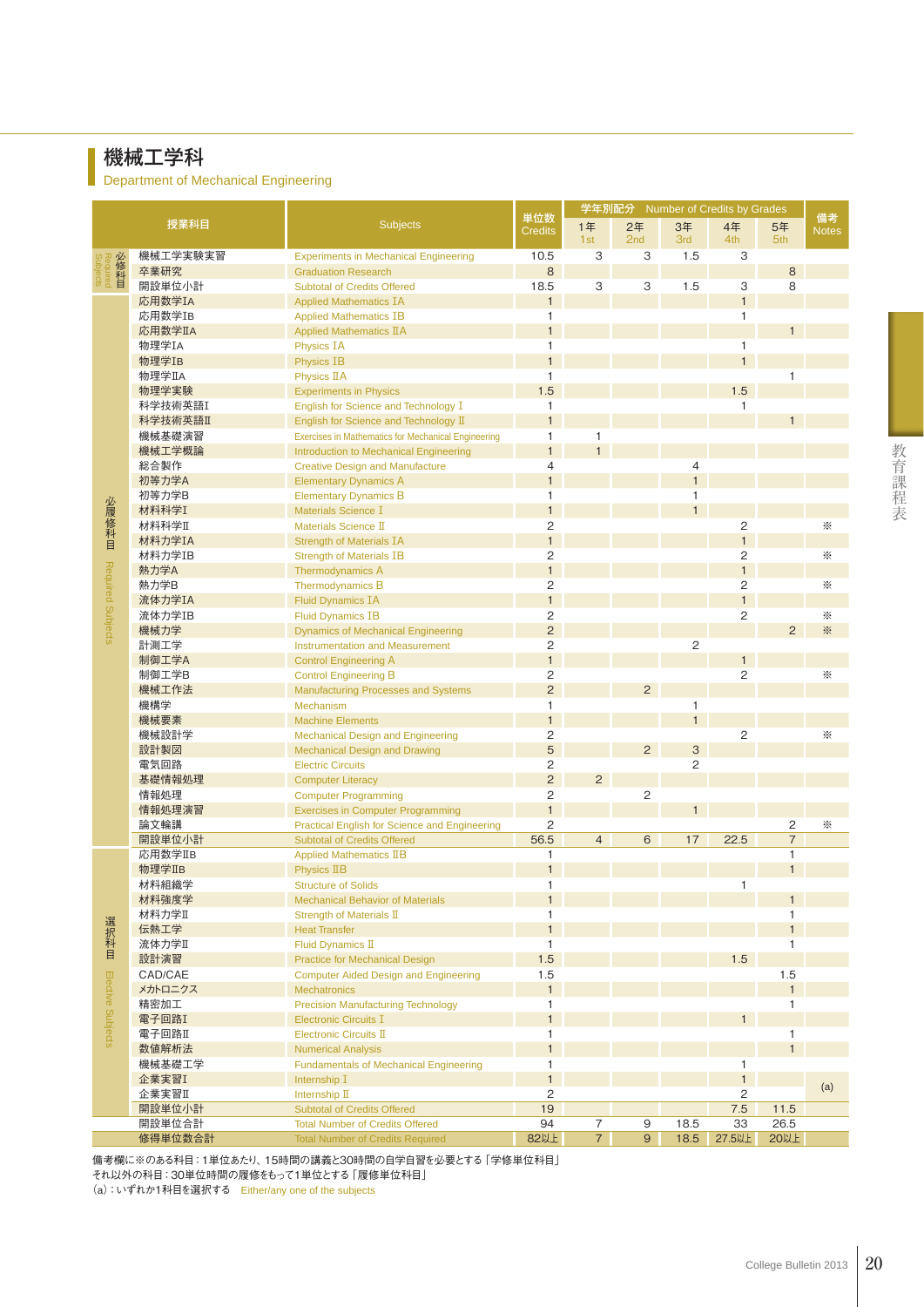#### 電気電子システム工学科

Π

Department of Electrical and Electronic Systems Engineering

|                   |                                |                                                                                             |                                  | 学年別配分           |                |                                |                                |                              |                        |
|-------------------|--------------------------------|---------------------------------------------------------------------------------------------|----------------------------------|-----------------|----------------|--------------------------------|--------------------------------|------------------------------|------------------------|
|                   | 授業科目                           | <b>Subjects</b>                                                                             | 単位数<br><b>Credits</b>            | 1年              | 2年             | 3年                             | 4年                             | 5年                           | 備考<br><b>Notes</b>     |
| ものづくり技術実習I        |                                |                                                                                             | 1st                              | 2 <sub>nd</sub> | 3rd            | 4th                            | 5th                            |                              |                        |
|                   |                                | Training of Manufacturing I                                                                 | $\mathbf{2}$                     | $\mathbf{2}$    |                |                                |                                |                              |                        |
| Req               | ものづくり技術実習II                    | Training of Manufacturing II                                                                | 3                                |                 | 3              |                                |                                |                              |                        |
| 必修科目              | 電気電子システム工学実験I<br>電気電子システム工学実験Ⅱ | <b>Experiments in Electric Engineering I</b><br>Experiments in Electric Engineering II      | $\overline{4}$<br>$\overline{4}$ |                 |                | 4                              | $\overline{4}$                 |                              |                        |
|                   | 電気電子システム工学実験Ⅲ                  | Experiments in Electric Engineering III                                                     | $\overline{2}$                   |                 |                |                                |                                | $\overline{2}$               |                        |
|                   | 創造研究                           | <b>Extra Electrical Engineering Laboratory</b>                                              | $\mathbf{1}$                     |                 |                |                                | $\mathbf{1}$                   |                              |                        |
| ဒ္တ               | 卒業研究                           | <b>Graduation Research</b>                                                                  | 8                                |                 |                |                                |                                | 8                            |                        |
|                   | 開設単位小計                         | <b>Subtotal of Credits Offered</b>                                                          | 24                               | $\overline{2}$  | 3              | $\overline{4}$                 | 5                              | 10                           |                        |
|                   | 応用数学IA<br>応用数学IB               | <b>Applied Mathematics IA</b>                                                               | $\mathbf{1}$<br>$\mathbf{1}$     |                 |                |                                | $\mathbf{1}$<br>$\mathbf{1}$   |                              |                        |
|                   | 応用数学IIA                        | <b>Applied Mathematics IB</b><br><b>Applied Mathematics IIA</b>                             | $\mathbf{1}$                     |                 |                |                                |                                | $\mathbf{1}$                 |                        |
|                   | 物理学IA                          | <b>Physics IA</b>                                                                           | $\mathbf{1}$                     |                 |                |                                | $\mathbf{1}$                   |                              |                        |
|                   | 物理学IB                          | <b>Physics IB</b>                                                                           | $\mathbf{1}$                     |                 |                |                                | $\mathbf{1}$                   |                              |                        |
|                   | 物理学IIA                         | Physics IIA                                                                                 | $\mathbf{1}$                     |                 |                |                                |                                | 1                            |                        |
|                   | 物理学実験                          | <b>Experiments in Physics</b>                                                               | 1.5                              |                 |                |                                | 1.5                            |                              |                        |
|                   | 電気電子工学基礎                       | <b>Electrical Fundamentals</b>                                                              | $\mathbf{1}$                     | 1               |                |                                |                                |                              |                        |
|                   | 電気電子理論I<br>電気電子理論Ⅱ             | <b>Electrical Theory I</b><br>Electrical Theory II                                          | 2<br>$\overline{2}$              |                 | $\sqrt{2}$     | $\overline{2}$                 |                                |                              |                        |
|                   | 電気電子理論演習I                      | <b>Exercises in Electrical Theory I</b>                                                     | $\overline{c}$                   |                 | 2              |                                |                                |                              |                        |
| 必履修科目             | 電気電子理論演習II                     | Exercises in Electrical Theory II                                                           | $\overline{4}$                   |                 |                | $\overline{4}$                 |                                |                              |                        |
|                   | 基礎情報処理                         | <b>Computer Literacy</b>                                                                    | $\overline{c}$                   | $\overline{c}$  |                |                                |                                |                              |                        |
|                   | プログラミング                        | <b>Computer Programming</b>                                                                 | $\overline{2}$                   |                 | $\overline{2}$ |                                |                                |                              |                        |
|                   | プログラミング演習                      | <b>Exercises in Computer Programming</b>                                                    | 2                                |                 |                | $\mathbf{2}$                   |                                |                              |                        |
|                   | 電子計算機                          | <b>Computer Engineering</b>                                                                 | $\overline{c}$                   |                 |                | $\overline{2}$                 |                                |                              |                        |
|                   | システム基礎<br>電気電子計測               | <b>Fundamentals of System Integration</b><br><b>Electrical Measurements</b>                 | $\mathbf{1}$<br>$\overline{2}$   |                 |                | $\mathbf{1}$<br>$\overline{2}$ |                                |                              |                        |
|                   | 電気回路I                          | <b>Electric Circuits I</b>                                                                  | $\overline{c}$                   |                 |                | $\overline{c}$                 |                                |                              |                        |
| Required Subjects | 電気回路IIA                        | <b>Electric Circuits TIA</b>                                                                | $\mathbf{1}$                     |                 |                |                                | $\mathbf{1}$                   |                              |                        |
|                   | 電気回路IIB                        | <b>Electric Circuits IIB</b>                                                                | $\mathbf{1}$                     |                 |                |                                | $\mathbf{1}$                   |                              |                        |
|                   | 電子回路A                          | <b>Electronic Circuits A</b>                                                                | $\mathbf{1}$                     |                 |                |                                | $\mathbf{1}$                   |                              |                        |
|                   | 電子回路B                          | <b>Electronic Circuits B</b>                                                                | $\mathbf{1}$                     |                 |                |                                | 1                              |                              |                        |
|                   | デジタル回路A                        | <b>Digital Circuits A</b>                                                                   | $\mathbf{1}$                     |                 |                |                                |                                | $\mathbf{1}$                 |                        |
|                   | 電磁気学A<br>電磁気学B                 | Electromagnetism A<br><b>Electromagnetism B</b>                                             | $\mathbf{1}$<br>$\mathbf{1}$     |                 |                |                                | 1<br>$\mathbf{1}$              |                              |                        |
|                   | 光波工学A                          | <b>Electromagnetic Wave Engineering A</b>                                                   | $\mathbf{1}$                     |                 |                |                                |                                | $\mathbf{1}$                 |                        |
|                   | 応用プログラミングI                     | Applied Computer Programming I                                                              | $\overline{2}$                   |                 |                |                                | $\overline{2}$                 |                              | ☀                      |
|                   | 科学技術英語I                        | English for Science and Technology I                                                        | $\mathbf{1}$                     |                 |                |                                | $\mathbf{1}$                   |                              |                        |
|                   | 科学技術英語II                       | English for Science and Technology II                                                       | $\mathbf{1}$                     |                 |                |                                |                                | $\mathbf{1}$                 |                        |
|                   | 開設単位小計                         | <b>Subtotal of Credits Offered</b>                                                          | 43.5                             | 3               | 6              | 15                             | 14.5                           | 5                            |                        |
|                   | 応用数学IIB<br>物理学IIB              | <b>Applied Mathematics IIB</b>                                                              | $\mathbf{1}$<br>$\mathbf{1}$     |                 |                |                                |                                | $\mathbf{1}$<br>$\mathbf{1}$ |                        |
|                   | 応用プログラミングⅡ                     | <b>Physics IIB</b><br>Applied Computer Programming II                                       | $\overline{2}$                   |                 |                |                                |                                | $\overline{2}$               | $\cdot\!\!\times$      |
|                   | デジタル信号処理                       | <b>Digital Signal Processing</b>                                                            | $\overline{c}$                   |                 |                |                                | $\overline{c}$                 |                              | ☀                      |
|                   | 電気電子材料A                        | <b>Electrical Materials A</b>                                                               | $\mathbf{1}$                     |                 |                |                                | $\mathbf{1}$                   |                              |                        |
|                   | 電気電子材料B                        | <b>Electrical Materials B</b>                                                               | $\mathbf{1}$                     |                 |                |                                | 1                              |                              |                        |
|                   | 電気機器A                          | <b>Electrical Machinery A</b>                                                               | $\mathbf{1}$                     |                 |                |                                | $\mathbf{1}$                   |                              |                        |
|                   | 電気機器B                          | <b>Electrical Machinery B</b>                                                               | $\mathbf{1}$                     |                 |                |                                | 1                              |                              | ☀                      |
| 選択科目              | 電力システム工学<br>電気法規ならびに施設管理       | <b>Systems Engineering of Electrical Power</b><br>Low of Electric and Facilities Management | $\overline{c}$<br>$\mathbf{1}$   |                 |                |                                | $\overline{c}$<br>$\mathbf{1}$ |                              |                        |
|                   | 企業実習I                          | Factory Training I                                                                          | $\mathbf{1}$                     |                 |                |                                | $\mathbf{1}$                   |                              |                        |
|                   | 企業実習Ⅱ                          | Factory Training II                                                                         | $\overline{c}$                   |                 |                |                                | 2                              |                              | (a)                    |
|                   | 電気電子応用工学                       | <b>Applied Electrical Engineering</b>                                                       | $\overline{c}$                   |                 |                |                                |                                | $\overline{c}$               | $\cdot\!\!\times$      |
|                   | 電子デバイス                         | <b>Electronic Devices</b>                                                                   | 2                                |                 |                |                                |                                | $\mathbf{2}$                 | ☀                      |
| Elective Subjects | 計算機システム                        | <b>Computer Systems</b>                                                                     | $\overline{2}$                   |                 |                |                                |                                | $\overline{2}$               | $\ddot{\ll}$           |
|                   | 通信工学A<br>通信工学B                 | <b>Communication Engineering A</b>                                                          | $\mathbf{1}$<br>$\mathbf{1}$     |                 |                |                                |                                | $\mathbf{1}$<br>$\mathbf{1}$ |                        |
|                   | システム制御工学A                      | <b>Communication Engineering B</b><br><b>System and Control Engineering A</b>               | $\mathbf{1}$                     |                 |                |                                |                                | $\mathbf{1}$                 |                        |
|                   | システム制御工学B                      | System and Control Engineering B                                                            | $\mathbf{1}$                     |                 |                |                                |                                | $\mathbf{1}$                 |                        |
|                   | 照明工学                           | <b>Illuminating Engineering</b>                                                             | $\mathbf{1}$                     |                 |                |                                |                                | $\mathbf{1}$                 |                        |
|                   | デジタル回路B                        | <b>Digital Circuits B</b>                                                                   | $\mathbf{1}$                     |                 |                |                                |                                | $\mathbf{1}$                 |                        |
|                   | 光波工学B                          | <b>Electromagnetic Wave Engineering B</b>                                                   | $\mathbf{1}$                     |                 |                |                                |                                | $\mathbf{1}$                 |                        |
|                   | パワーエレクトロニクス                    | <b>Power Electronics</b>                                                                    | $\overline{2}$                   |                 |                |                                |                                | $\overline{c}$               | $\cdot\!\!\times$      |
|                   | エネルギー工学<br>電気電子設計              | <b>Energy Engineering</b><br><b>Electrical Design and Drawing</b>                           | $\overline{c}$<br>$\overline{2}$ |                 |                |                                |                                | 2<br>$\overline{2}$          | ☀<br>$\cdot\!\!\times$ |
|                   | 開設単位小計                         | <b>Subtotal of Credits Offered</b>                                                          | 35                               |                 |                |                                | 12                             | 23                           |                        |
|                   | 開設単位合計                         | <b>Total Number of Credits Offered</b>                                                      | 102.5                            | $\overline{5}$  | 9              | 19                             | $31.5$                         | 38                           |                        |
|                   | 修得単位数合計                        | <b>Total Number of Credits Required</b>                                                     | 82以上                             | $\overline{5}$  | 9              | 19                             | 23以上                           | 26以上                         |                        |

備考欄に※のある科目:1単位あたり、15時間の講義と30時間の自学自習を必要とする「学修単位科目」 それ以外の科目:30単位時間の履修をもって1単位とする「履修単位科目」 (a):いずれか1科目を選択する Either/any one of the subjects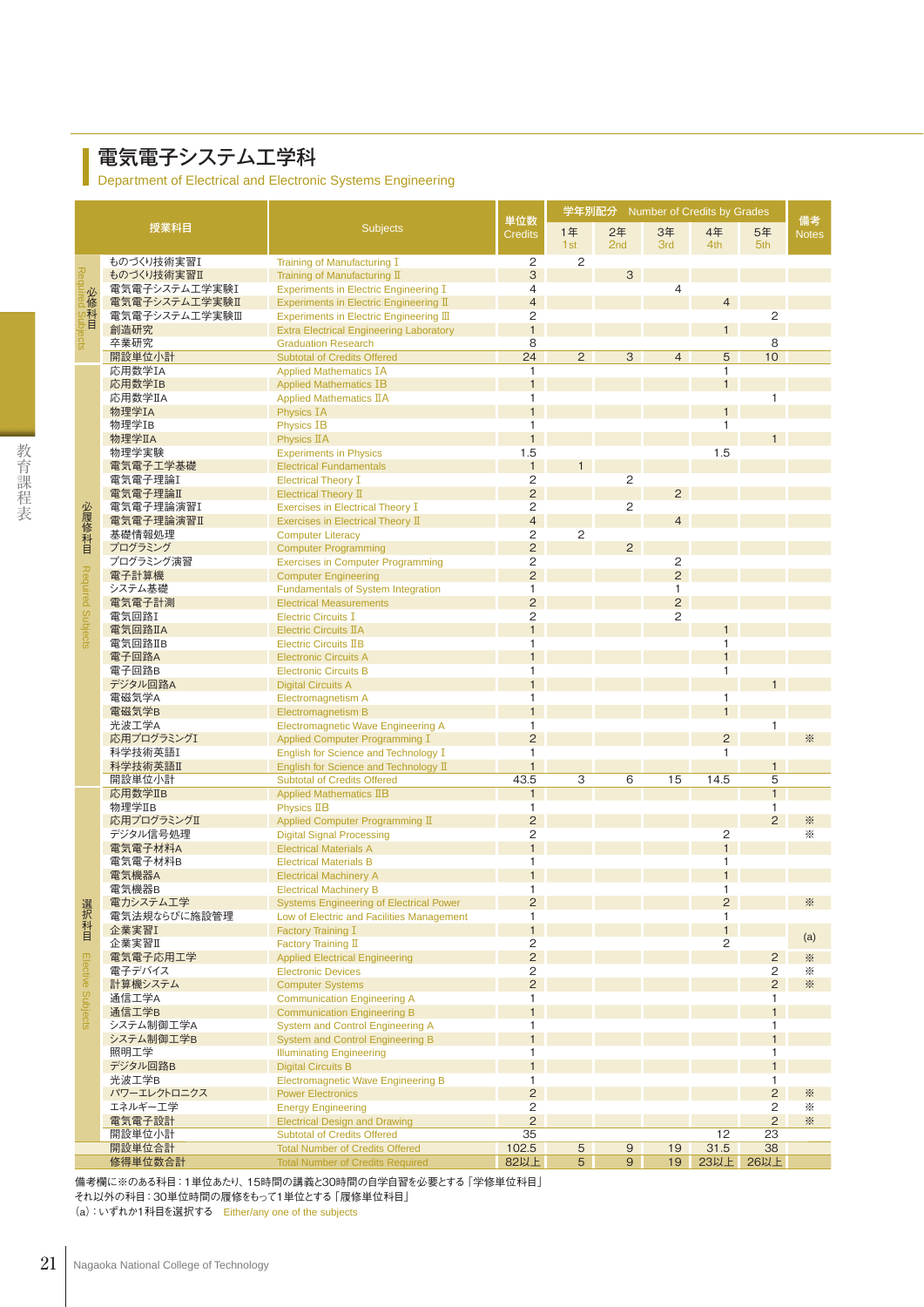#### 電子制御工学科

Department of Electronic Control Engineering

|                   |                          |                                                                                       |                                           | 学年別配分          |                       | Number of Credits by Grades |                                  |                   |                    |
|-------------------|--------------------------|---------------------------------------------------------------------------------------|-------------------------------------------|----------------|-----------------------|-----------------------------|----------------------------------|-------------------|--------------------|
|                   | 授業科目                     | <b>Subjects</b>                                                                       | 単位数<br><b>Credits</b>                     | 1年<br>1st      | 2年<br>2 <sub>nd</sub> | 3年<br><b>3rd</b>            | 4年<br>4th                        | 5年<br>5th         | 備考<br><b>Notes</b> |
|                   | 電子制御工学実験I                | <b>Experiments in Electronic Control Engineering I</b>                                | 3                                         | 3              |                       |                             |                                  |                   |                    |
|                   | 電子制御工学実験Ⅱ                | Experiments in Electronic Control Engineering II                                      | 3                                         |                | 3                     |                             |                                  |                   |                    |
|                   | 電子制御工学実験Ⅲ                | Experiments in Electronic Control Engineering III                                     | 4                                         |                |                       | $\overline{4}$              |                                  |                   |                    |
| 必修科目              | 電子制御工学実験IV<br>卒業研究       | <b>Experiments in Electronic Control Engineering IV</b><br><b>Graduation Research</b> | $\overline{4}$<br>10                      |                |                       |                             | $\overline{4}$                   | 10                |                    |
|                   | 開設単位小計                   | <b>Subtotal of Credits Offered</b>                                                    | 24                                        | $\overline{3}$ | 3                     | $\overline{4}$              | $\overline{4}$                   | 10                |                    |
|                   | 数理演習I                    | <b>Exercises in Elementary Mathematics I</b>                                          | 1                                         | 1              |                       |                             |                                  |                   |                    |
|                   | 数理演習II                   | Exercises in Elementary Mathematics II                                                | $\mathbf{1}$                              |                | 1                     |                             |                                  |                   |                    |
|                   | 応用数学IA                   | <b>Applied Mathematics IA</b>                                                         | 1                                         |                |                       |                             | $\mathbf{1}$                     |                   |                    |
|                   | 応用数学IB                   | <b>Applied Mathematics IB</b>                                                         | $\mathbf{1}$                              |                |                       |                             | $\mathbf{1}$                     |                   |                    |
|                   | 応用数学IIA                  | <b>Applied Mathematics IIA</b>                                                        | 1                                         |                |                       |                             |                                  |                   |                    |
|                   | 物理学IA<br>物理学IB           | <b>Physics IA</b><br><b>Physics IB</b>                                                | 1                                         |                |                       |                             | $\mathbf{1}$<br>$\mathbf{1}$     |                   |                    |
|                   | 物理学IIA                   | <b>Physics IIA</b>                                                                    | $\mathbf{1}$                              |                |                       |                             |                                  |                   |                    |
|                   | 物理学実験                    | <b>Experiments in Physics</b>                                                         |                                           |                |                       |                             | 1.5                              |                   |                    |
|                   | 基礎情報処理                   | <b>Fundamentals of Information Processing</b>                                         | $\frac{1.5}{2}$                           | $\overline{2}$ |                       |                             |                                  |                   |                    |
|                   | 情報処理                     | <b>Information Processing</b>                                                         | $\frac{2}{2}$                             |                | 2                     |                             |                                  |                   |                    |
|                   | 計算機システム                  | <b>Computer System</b>                                                                |                                           |                |                       | $\overline{2}$              |                                  |                   |                    |
|                   | 制御工学A<br>制御工学B           | <b>Control Engineering A</b>                                                          | $\overline{c}$<br>$\overline{2}$          |                |                       |                             | $\overline{2}$<br>$\overline{2}$ |                   | ☀<br>$\frac{1}{2}$ |
|                   | 工業数学A                    | <b>Control Engineering B</b><br><b>Engineering Mathematics A</b>                      | 1                                         |                |                       | 1                           |                                  |                   |                    |
|                   | 工業数学B                    | <b>Engineering Mathematics B</b>                                                      |                                           |                |                       | $\mathbf{1}$                |                                  |                   |                    |
|                   | 計測システム工学                 | <b>Engineering in Measurement System</b>                                              | 2                                         |                |                       |                             |                                  | $\overline{2}$    | ☀                  |
|                   | 基礎力学                     | <b>Fundamentals of Mechanics in Physics</b>                                           | $\overline{1}$                            |                |                       | $\mathbf{1}$                |                                  |                   |                    |
| 必履修科目             | 機械力学I                    | <b>Mechanics T</b>                                                                    | 1                                         |                |                       | 1                           |                                  |                   |                    |
|                   | 機械力学Ⅱ                    | Mechanics $\mathbb I$                                                                 |                                           |                |                       |                             |                                  |                   |                    |
| Required Subjects | ディジタル工学基礎<br>ディジタル論理回路   | <b>Fundamentals of Digital Engineering</b><br><b>Digital Logic Circuits</b>           | $\overline{\mathbf{c}}$<br>$\overline{2}$ |                | 2                     | $\overline{2}$              |                                  |                   |                    |
|                   | 機械創造学IA                  | <b>Engineering in Mechanical Designing IA</b>                                         | 1                                         | 1              |                       |                             |                                  |                   |                    |
|                   | 機械創造学IB                  | <b>Engineering in Mechanical Designing IB</b>                                         | $\mathbf{1}$                              | $\mathbf{1}$   |                       |                             |                                  |                   |                    |
|                   | 機械創造学II                  | Engineering in Mechanical Designing II                                                | 1                                         |                | $\mathbf{1}$          |                             |                                  |                   |                    |
|                   | メカトロニクスA                 | <b>Mechatronics A</b>                                                                 |                                           |                |                       | $\mathbf 1$                 |                                  |                   |                    |
|                   | メカトロニクスB                 | <b>Mechatronics B</b>                                                                 | 1                                         |                |                       | 1                           |                                  |                   |                    |
|                   | 電気電子基礎<br>電気回路I          | <b>Fundamentals of Electricity and Electronics</b><br><b>Electric Circuits I</b>      | $\mathbf{1}$<br>2                         |                | $1 \quad$             | 2                           |                                  |                   |                    |
|                   | 電気回路IIA                  | <b>Electric Circuits IIA</b>                                                          | $\mathbf{1}$                              |                |                       |                             |                                  |                   |                    |
|                   | 電気回路IIB                  | <b>Electric Circuits IIB</b>                                                          | 2                                         |                |                       |                             | $\overline{2}$                   |                   | ⋇                  |
|                   | 電子回路IA                   | <b>Electronic Circuits IA</b>                                                         | $\mathbf{1}$                              |                |                       | $\mathbf{1}$                |                                  |                   |                    |
|                   | 電子回路IB                   | <b>Electronic Circuits IB</b>                                                         | 1                                         |                |                       | $\mathbf{1}$                |                                  |                   |                    |
|                   | 電子回路Ⅱ                    | Electronic Circuits II                                                                | $\overline{2}$                            |                |                       |                             | 2                                |                   | ☀                  |
|                   | 電磁気学IA                   | <b>Electromagnetics IA</b>                                                            | 1                                         |                |                       | 1<br>$\mathbf{1}$           |                                  |                   |                    |
|                   | 電磁気学IB<br>電磁気学IIA        | <b>Electromagnetics IB</b><br>Electromagnetics IIA                                    | 1                                         |                |                       |                             | 1                                |                   |                    |
|                   | 電磁気学IIB                  | Electromagnetics IIB                                                                  |                                           |                |                       |                             | $\mathbf{1}$                     |                   |                    |
|                   | 科学技術英語I                  | English for Science and Technology I                                                  | 1                                         |                |                       |                             | $\mathbf{1}$                     |                   |                    |
|                   | 科学技術英語II                 | English for Science and Technology II                                                 | $\mathbf{1}$                              |                |                       |                             |                                  | 1                 |                    |
|                   | 電子制御ゼミナール                | Seminar                                                                               | 1                                         |                |                       |                             | 1                                |                   |                    |
|                   | 開設単位小計<br>応用数学IIB        | <b>Subtotal of Credits Offered</b><br><b>Applied Mathematics IIB</b>                  | 52.5<br>1                                 | 5              | $\overline{7}$        | 16                          | 19.5                             | 5<br>$\mathbf{1}$ |                    |
|                   | 物理学IIB                   | Physics IIB                                                                           |                                           |                |                       |                             |                                  | $\mathbf{1}$      |                    |
|                   | プログラミング演習I               | Exercise in Programming I                                                             | 1                                         |                |                       | 1                           |                                  |                   |                    |
|                   | プログラミング演習Ⅱ               | Exercise in Programming II                                                            |                                           |                |                       |                             |                                  |                   | (a)                |
|                   | 電子デバイス工学                 | <b>Electronic Devices</b>                                                             | 1                                         |                |                       |                             |                                  | $\mathbf{1}$      |                    |
|                   | 線形制御                     | <b>Linear Control Engineering</b>                                                     | $\overline{2}$                            |                |                       |                             |                                  | $\overline{2}$    | ☀                  |
|                   | 計算機援用設計<br>センサー工学        | <b>Computer Aided Design</b>                                                          | 1<br>$\overline{c}$                       |                |                       |                             |                                  | 1<br>2            |                    |
|                   | 数値解析                     | <b>Sensor Engineering</b><br><b>Numerical Analysis</b>                                | 2                                         |                |                       |                             | $\overline{2}$                   |                   | ☀<br>☀             |
| 選択科目              | アルゴリズムとデータ構造             | <b>Data Structures and Algorithms</b>                                                 | $\mathbf{1}$                              |                |                       |                             | 1                                |                   |                    |
|                   | ロボット工学                   | <b>Robotics</b>                                                                       | 2                                         |                |                       |                             |                                  | $\overline{c}$    | ☀                  |
|                   | 熱力学I                     | Fundamentals of Thermodynamics I                                                      | $\mathbf{1}$                              |                |                       |                             | 1                                |                   |                    |
|                   | 熱力学Ⅱ                     | Fundamentals of Thermodynamics II                                                     | 1                                         |                |                       |                             |                                  | $\mathbf{1}$      |                    |
|                   | 流体力学<br>材料力学I            | <b>Fundamentals of Fluid Mechanics</b>                                                | $\mathbf{1}$<br>1                         |                |                       |                             | 1<br>$\mathbf{1}$                |                   |                    |
| Elective Subjects | 材料力学Ⅱ                    | <b>Strength of Materials I</b><br>Strength of Materials II                            | $\mathbf{1}$                              |                |                       |                             |                                  | 1                 |                    |
|                   | データ通信工学                  | <b>Data Communication Engineering</b>                                                 | 1                                         |                |                       |                             |                                  | $\mathbf{1}$      |                    |
|                   | コンピュータネットワーク             | <b>Computer Network</b>                                                               | $\mathbf{1}$                              |                |                       |                             |                                  | $\mathbf{1}$      |                    |
|                   | ネットワークプログラミング            | <b>Network Programming</b>                                                            | 2                                         |                |                       |                             |                                  | $\overline{c}$    | ☀                  |
|                   | 離散数学                     | <b>Discrete Mathematics</b>                                                           | $\mathbf{1}$                              |                |                       |                             | 1                                |                   |                    |
|                   | プログラミング演習I               | Exercise of Programming I                                                             | 1<br>$\mathbf{1}$                         |                |                       |                             | $\mathbf{1}$<br>1                |                   |                    |
|                   | プログラミング演習Ⅲ<br>ブログラミング演習Ⅳ | Exercise of Programming III<br><b>Exercise of Programming IV</b>                      | 1                                         |                |                       |                             |                                  | $\mathbf{1}$      |                    |
|                   | 企業実習I                    | Internship I                                                                          | $\mathbf{1}$                              |                |                       |                             | 1                                |                   |                    |
|                   | 企業実習Ⅱ                    | Internship II                                                                         | 2                                         |                |                       |                             | 2                                |                   | (a)                |
|                   | 電子制御基礎工学                 | <b>Fundamentals in Electronic Control</b>                                             | $\overline{1}$                            |                |                       |                             | $\mathbf{1}$                     |                   |                    |
|                   | 開設単位小計                   | <b>Subtotal of Credits Offered</b>                                                    | 32                                        |                |                       | $\overline{2}$              | 13                               | 17                |                    |
|                   | 開設単位合計                   | <b>Total Number of Credits Offered</b>                                                | 108.5                                     | 8              | 10                    | 22                          | 36.5                             | 32                |                    |
|                   | 修得単位数合計                  | <b>Total Number of Credits Required</b>                                               | 82以上                                      | 8              | 10                    |                             | 20以上 24.5以上 19.5以上               |                   |                    |

備考欄に※のある科目:1単位あたり、15時間の講義と30時間の自学自習を必要とする「学修単位科目」 それ以外の科目:30単位時間の履修をもって1単位とする「履修単位科目」 (a):いずれか1科目を選択する Either/any one of the subjects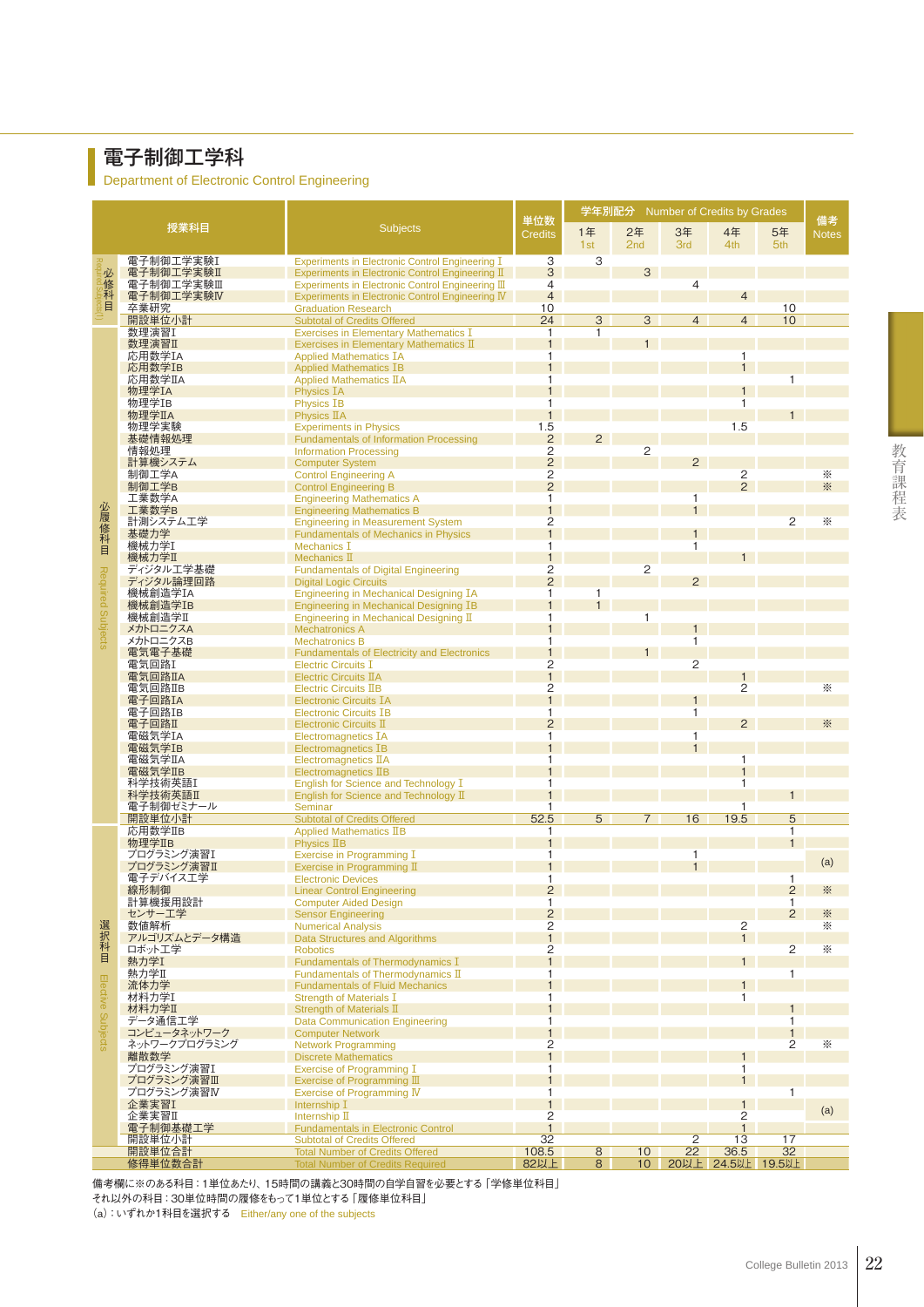## 物質工学科

Department of Materials Engineering

|                          |                     |                                                                                        |                                  | 学年別配分 Number of Credits by Grades |                  |                |                                  |                                |                    |
|--------------------------|---------------------|----------------------------------------------------------------------------------------|----------------------------------|-----------------------------------|------------------|----------------|----------------------------------|--------------------------------|--------------------|
|                          | 授業科目                | <b>Subjects</b>                                                                        | 単位数<br><b>Credits</b>            | 1年                                | 2年               | 3年             | 4年                               | 5年                             | 備考<br><b>Notes</b> |
|                          |                     |                                                                                        |                                  | 1st                               | 2nd              | 3rd            | 4th                              | 5th                            |                    |
|                          | 創造実験                | <b>Training in Creative Research</b>                                                   | 2<br>$\overline{4}$              |                                   |                  |                | $\mathbf{2}$<br>$\overline{4}$   |                                |                    |
| 必修科目共通                   | 材料化学実験<br>応用生物化学実験  | <b>Experiments in Material Chemistry</b><br><b>Experiments in Applied Biochemistry</b> | $\overline{4}$                   |                                   |                  |                | $\overline{4}$                   |                                | (b)<br>(c)         |
|                          | 物質工学実験              | <b>Experiments in Materials Engineering</b>                                            | 12                               | 1 <sup>1</sup>                    | $\overline{2}$   | 5              | $\overline{2}$                   | $\overline{2}$                 |                    |
|                          | 卒業研究                | <b>Graduation Research</b>                                                             | 10                               |                                   |                  |                |                                  | 10                             |                    |
|                          | 開設単位小計              | <b>Subtotal of Credits Offered</b>                                                     | 32                               | 1                                 | $\overline{2}$   | 5              | 12                               | 12                             |                    |
|                          | 応用数学IA              | <b>Applied Mathematics IA</b>                                                          | 1<br>$\mathbf{1}$                |                                   |                  |                | $\mathbf{1}$<br>$\mathbf{1}$     |                                |                    |
|                          | 応用数学IB<br>応用数学Ⅱ     | <b>Applied Mathematics IB</b><br>Applied Mathematics II                                | $\overline{c}$                   |                                   |                  |                | $\mathbf{1}$                     | 1                              |                    |
|                          | 物理学IA               | <b>Physics IA</b>                                                                      | $\mathbf{1}$                     |                                   |                  |                | $\mathbf{1}$                     |                                |                    |
|                          | 物理学IB               | <b>Physics IB</b>                                                                      | $\mathbf{1}$                     |                                   |                  |                | $\mathbf{1}$                     |                                |                    |
|                          | 物理学IIA              | <b>Physics IIA</b>                                                                     | $\overline{1}$                   |                                   |                  |                |                                  |                                |                    |
|                          | 物理学実験               | <b>Experiments in Physics</b>                                                          | 1.5                              |                                   |                  |                | 1.5                              |                                |                    |
|                          | 科学技術英語I<br>科学技術英語II | English for Science and Technology I<br>English for Science and Technology II          | 1<br>1                           |                                   |                  |                | $\mathbf{1}$                     | 1                              |                    |
|                          | 基礎情報処理              | <b>Computer Literacy</b>                                                               | $\overline{2}$                   | $\overline{2}$                    |                  |                |                                  |                                |                    |
|                          | 情報処理I               | Data Processing I                                                                      | 1                                |                                   | 1                |                |                                  |                                |                    |
|                          | 情報処理Ⅱ               | Data Processing II                                                                     | $\mathbf{1}$                     |                                   |                  | $\mathbf{1}$   |                                  |                                |                    |
|                          | 情報処理Ⅲ               | Data Processing III                                                                    | $\mathbf{1}$                     |                                   |                  |                | $\mathbf{1}$                     |                                |                    |
| 必履修科目共通                  | 物質工学概論<br>分析化学      | Introduction to Materials Engineering                                                  | $\overline{2}$<br>$\overline{2}$ | 2                                 | $\overline{c}$   |                |                                  |                                |                    |
|                          | 基礎工学演習I             | <b>Analytical Chemistry</b><br>Exercises in Basic Engineering I                        | $\overline{1}$                   |                                   | $\overline{1}$   |                |                                  |                                |                    |
|                          | 基礎工学演習II            | Exercises in Basic Engineering II                                                      | $\mathbf{1}$                     |                                   | $\mathbf{1}$     |                |                                  |                                |                    |
|                          | 基礎工学演習Ⅲ             | Exercises in Basic Engineering III                                                     | 1                                |                                   |                  | $\mathbf{1}$   |                                  |                                |                    |
|                          | 基礎工学演習IV            | Exercises in Basic Engineering IV                                                      | 1                                |                                   |                  | $\mathbf{1}$   |                                  |                                |                    |
| Required Common Subjects | 無機化学IA              | <b>Inorganic Chemistry IA</b>                                                          | $\overline{2}$                   |                                   |                  | $\overline{2}$ |                                  |                                |                    |
|                          | 無機化学IB<br>無機化学I     | <b>Inorganic Chemistry IB</b><br>Inorganic Chemistry II                                | $\mathbf{1}$<br>$\overline{c}$   |                                   |                  | 1              | 2                                |                                | ☀                  |
|                          | 有機化学IA              | <b>Organic Chemistry IA</b>                                                            | $\overline{c}$                   |                                   |                  | $\overline{c}$ |                                  |                                |                    |
|                          | 有機化学IB              | <b>Organic Chemistry IB</b>                                                            | $\mathbf{1}$                     |                                   |                  | $\mathbf{1}$   |                                  |                                |                    |
|                          | 有機化学Ⅱ               | Organic Chemistry II                                                                   | $\overline{2}$                   |                                   |                  |                | $\overline{2}$                   |                                | ☀                  |
|                          | 物理化学I               | <b>Physical Chemistry I</b>                                                            | $\overline{2}$                   |                                   |                  | $\overline{2}$ |                                  |                                |                    |
|                          | 物理化学Ⅱ<br>化学工学I      | Physical Chemistry II                                                                  | $\frac{2}{2}$                    |                                   |                  |                | $\overline{c}$<br>$\overline{c}$ |                                | ☀<br>☀             |
|                          | 化学工学I               | <b>Chemical Engineering I</b><br>Chemical Engineering II                               | $\overline{c}$                   |                                   |                  |                |                                  | 2                              | ☀                  |
|                          | 基礎生物工学              | <b>Basic Biotechnology</b>                                                             | $\overline{c}$                   |                                   | $\overline{2}$   |                |                                  |                                |                    |
|                          | 生物化学I               | <b>Biological Chemistry I</b>                                                          | 2                                |                                   |                  | $\overline{c}$ |                                  |                                |                    |
|                          | 生物化学Ⅱ               | <b>Biological Chemistry II</b>                                                         | $\mathbf{1}$                     |                                   |                  |                | 1                                |                                |                    |
|                          | 反応工学                | <b>Reactor Design</b>                                                                  | $\overline{c}$                   |                                   |                  |                |                                  | $\overline{2}$                 | ☀                  |
|                          | 高分子化学<br>機器分析       | <b>Polymer Science</b><br><b>Instrumental Analysis</b>                                 | $\mathbf{1}$<br>2                |                                   |                  |                | 1<br>$\overline{c}$              |                                | ☀                  |
|                          | 化学システム制御            | <b>System Control in Chemistry</b>                                                     | $\mathbf{1}$                     |                                   |                  |                |                                  | 1                              |                    |
|                          | 食品化学                | <b>Food Science</b>                                                                    | 1                                |                                   |                  |                |                                  | $\mathbf{1}$                   |                    |
|                          | 論文輪講                | Colloquium                                                                             | $\mathbf{1}$                     |                                   |                  |                |                                  | $\mathbf{1}$                   |                    |
|                          | レポート作成法             | <b>Technical Writing</b>                                                               | 1                                | 1                                 |                  |                |                                  |                                |                    |
|                          | 開設単位小計<br>材料工学      | <b>Subtotal of Credits Offered</b><br><b>Materials Engineering Course</b>              | 55.5                             | $\overline{5}$                    | $\overline{7}$   | 13             | 20.5                             | 10                             |                    |
|                          | 材料物理化学              | <b>Materials Physical Chemistry</b>                                                    | $\mathbf{1}$                     |                                   |                  |                |                                  | $\mathbf{1}$                   |                    |
| ဂ္ဂ                      | 無機材料工学              | <b>Inorganic Materials Engineering</b>                                                 | $\mathbf{1}$                     |                                   |                  |                | $\mathbf{1}$                     |                                |                    |
|                          | 有機プロセス化学            | <b>Organic Process Chemistry</b>                                                       |                                  |                                   |                  |                |                                  |                                |                    |
| 。p^ 2必履修科目               | 高分子物性               | <b>Polymer Physical Property</b>                                                       | 1                                |                                   |                  |                | $\mathbf{1}$                     |                                |                    |
|                          | 開設単位小計<br>生物応用      | <b>Subtotal of Credits Offered</b><br><b>Applied Biochemistry Course</b>               | $\overline{4}$                   |                                   |                  |                | $\overline{2}$                   | $2^{\circ}$                    |                    |
|                          | 分子生物学               | <b>Molecular Biology</b>                                                               | 1                                |                                   |                  |                | 1                                |                                |                    |
|                          | 応用微生物学              | <b>Applied Microbiology</b>                                                            | 1                                |                                   |                  |                | $\mathbf{1}$                     |                                |                    |
| ິສິ                      | 生物有機化学              | <b>Bioorganic Chemistry</b>                                                            | $\mathbf{1}$                     |                                   |                  |                |                                  | 1                              |                    |
|                          | 生体触媒工学              | <b>Biocatalysis</b>                                                                    | $\mathbf{1}$                     |                                   |                  |                |                                  | $\mathbf{1}$                   |                    |
|                          | 開設単位小計<br>物理学IIB    | Subtotal of Credits Offered<br><b>Physics IIB</b>                                      | $\overline{4}$<br>$\mathbf{1}$   |                                   |                  |                | $\overline{2}$                   | $\overline{2}$<br>$\mathbf{1}$ |                    |
|                          | 企業実習I               | Internship I                                                                           | $\mathbf{1}$                     |                                   |                  |                | 1                                |                                |                    |
| Electi                   | 企業実習Ⅱ               | Internship $\mathbb I$                                                                 | 2                                |                                   |                  |                | 2                                |                                | (a)                |
|                          | 化学基礎工学I             | <b>Chemical Fundamentals I</b>                                                         | $\mathbf{1}$                     |                                   |                  |                | 1                                |                                |                    |
| 選択科目共通                   | 化学基礎工学II            | Chemical Fundamentals II                                                               | 1                                |                                   |                  |                | $\mathbf{1}$                     |                                |                    |
|                          | 構造解析学I              | Structural Analysis in Organic Chemistry I                                             | $\mathbf{1}$                     |                                   |                  |                |                                  | $\mathbf{1}$                   |                    |
|                          | 構造解析学II<br>食品製造工学   | Structural Analysis in Inorganic Chemistry II<br><b>Engineering of Food Processing</b> | 1<br>$\mathbf{1}$                |                                   |                  |                |                                  | $\mathbf{1}$<br>1              |                    |
|                          | 環境化学                | <b>Environmental Chemistry</b>                                                         | 1                                |                                   |                  |                |                                  | 1                              |                    |
| iects                    | 品質管理                | <b>Quality Control</b>                                                                 | $\mathbf{1}$                     |                                   |                  |                |                                  | $\mathbf{1}$                   |                    |
|                          | 開設単位小計              | <b>Subtotal of Credits Offered</b>                                                     | 11                               |                                   |                  |                | 5                                | $6\overline{6}$                |                    |
|                          | 開設単位合計              | <b>Total Number of Credits Offered</b>                                                 | 106.5                            | 6                                 | $9\,$            | 18             | 41.5                             | 32                             |                    |
|                          | 修得単位数合計             | <b>Total Number of Credits Required</b>                                                | 82以上                             | 6                                 | $\boldsymbol{9}$ | 18             | 30.5以上                           | 24以上                           |                    |

備考欄に※のある科目:1単位あたり、15時間の講義と30時間の自学自習を必要とする「学修単位科目」 それ以外の科目:30単位時間の履修をもって1単位とする「履修単位科目」 (a):いずれか1科目を選択する Either/any one of the subjects (b):材料工学コース (c):生物応用コース